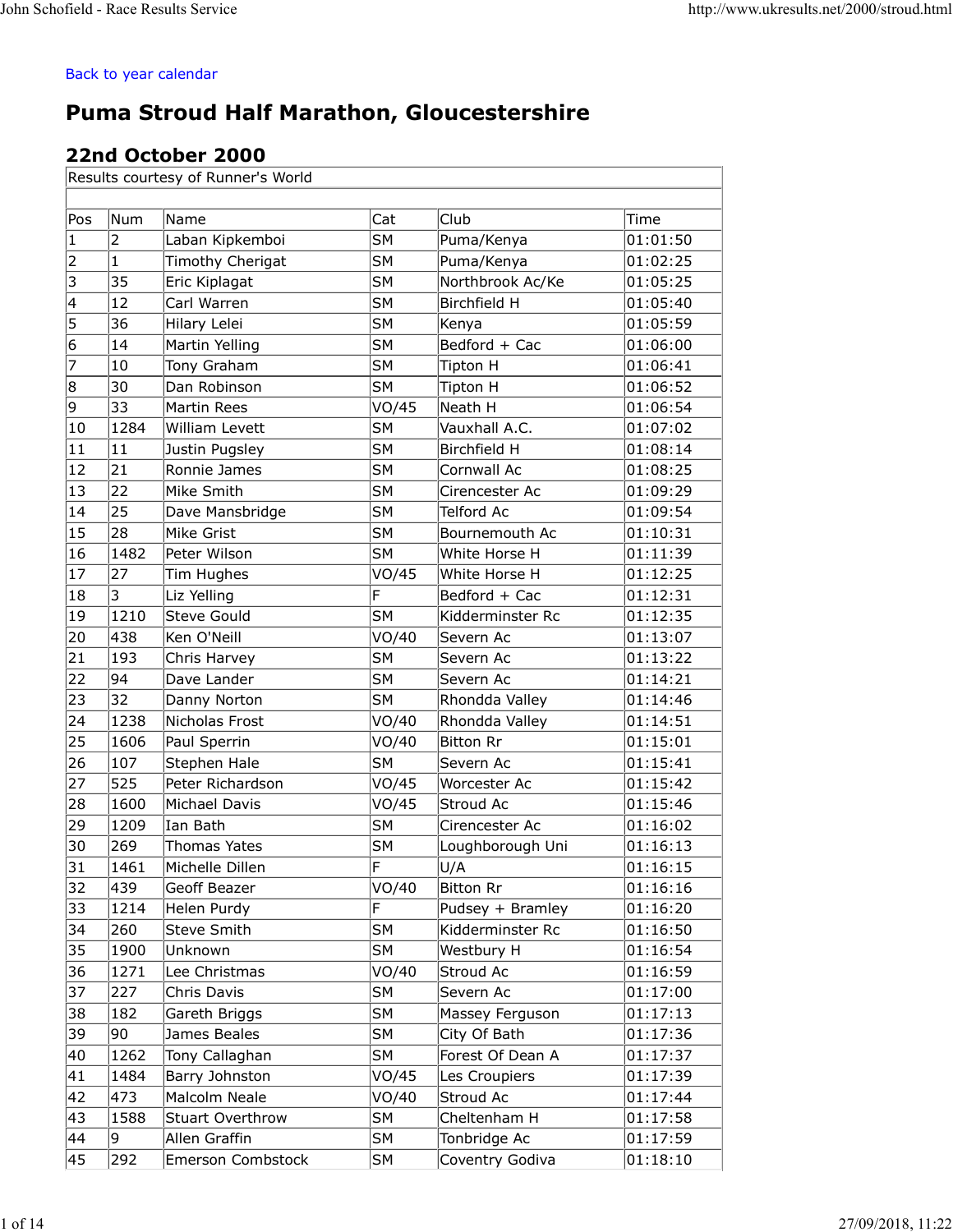|                       |              | John Schofield - Race Results Service |                |                                    |                                           |
|-----------------------|--------------|---------------------------------------|----------------|------------------------------------|-------------------------------------------|
|                       |              |                                       |                |                                    | http://www.ukresults.net/2000/stroud.html |
| 46                    | 153          | Kevin Minty                           | <b>SM</b>      | Park Furnishers                    | 01:18:25                                  |
| 47                    | 1580         | Alistair Bartlett                     | SM             | Avon Valley R                      | 01:18:27                                  |
| 48<br>49              | 1612<br>471  | Gary Lewis<br>David Wright            | SM <br>VO/40   | Forest Of Dean A<br>Cirencester Ac | 01:18:32<br> 01:18:33                     |
| 50                    | 1443         | Clive Baker                           | SM             | Tewkesbury Ac                      | 01:18:40                                  |
| 51                    | 716          | Graham Patton                         | VO/55          | Massey Ferguson                    | 01:18:53                                  |
| 52<br>53              | 19<br>470    | Jackie Newton<br>Paul Barnes          | FV<br>VO/40    | Stockport H<br>Cheltenham H        | 01:18:56<br> 01:19:07                     |
| 54                    | 287          | Jon Darwent                           | SM             | U/A                                | 01:19:10                                  |
| 55                    | 339          | Tracy Swindell                        | E              | Thurrock H                         | 01:19:11                                  |
| 56                    | 337          | Sue Harrison                          |                | Leamington C+Ac                    | 01:19:20                                  |
| $\overline{57}$<br>58 | 24<br>186    | Les Davis<br>Peter Lloyd              | VO/55<br>SM    | Severn Ac<br>Glos.Ac               | 01:19:21<br> 01:19:42                     |
| 59                    | 416          | <b>Bill Griffiths</b>                 | VO/40          | Glos.Ac                            | 01:19:44                                  |
| 60                    | 257          | Mark Cottrell                         | SM             | Tipton H                           | 01:19:48                                  |
| 61<br>62              | 1330<br>460  | Simon Spedding<br>Stephen Duddell     | SM <br>VO/40   | Avon Valley R<br>Gwr               | 01:19:55 <br> 01:19:57                    |
| 63                    | 532          | Trevor Hooker                         | VO/45          | Fleet + Crookham                   | 01:20:04                                  |
| 64                    | 230          | Jason Barry                           | SM             | Swindon H                          | 01:20:18                                  |
| 65                    | 1478         | John Higgins                          | VO/40          | Rhondda Valley                     | 01:20:26                                  |
| 66<br>67              | 144<br>1269  | Graham Scott<br>Anthony Knight        | SM <br>SM      | Bmc<br>Lliswerry R                 | 01:20:34<br> 01:21:08                     |
| 68                    | 113          | Richard Bufton                        | SM             | Bourton Rr                         | 01:21:09                                  |
| 69                    | 425          | Kevin Jackson                         | VO/40          | Dursley Ac                         | 01:21:17                                  |
| 70<br>71              | 125<br>1316  | John Barnsley<br>Ian Price            | SM <br>VO/50   | U/A<br>Croft Ambery Rc             | 01:21:26<br>01:21:29                      |
| 72                    | 1218         | Mark Creasey                          | VO/45          | Eynsham Rr                         | 01:21:41                                  |
| 73                    | 469          | John Proctor                          | VO/40          | U/A                                | 01:21:42                                  |
| 74<br>75              | 1241<br>734  | Dennis Collins<br>Martin Ford         | SM             | Rhondda Valley<br>Cheltenham H     | 01:21:46                                  |
| 76                    | 1469         | Colin Bradley                         | VO/55<br>VO/40 | Lliswerry R                        | 01:21:51<br> 01:21:57                     |
| 77                    | 1615         | Nick Lawders                          | SM             | Abertillery Ac                     | 01:22:00                                  |
| 78                    | 1280         | Richard Hammond                       | SM             | Rhondda Valley                     | 01:22:02                                  |
| 79<br>80              | 1471<br>1596 | Gareth Arnott<br>Tony Jefferies       | SM <br>VO/55   | Bristol Universi<br>Westbury H     | 01:22:06<br>01:22:08                      |
| 81                    | 638          | Roy Smith                             | VO/50          | Newquay Rr                         | 01:22:11                                  |
| 82                    | 247          | David Hoskin                          | SM             | Newquay Rr                         | 01:22:23                                  |
| 83<br>84              | 712<br>235   | Ken Buckle<br>Ian Travis              | VO/55<br>SM    | Cheltenham H<br> Rrc               | 01:22:29<br>01:22:43                      |
| 85                    | 1597         | Martin Davies                         | VO/40          | Lliswerry R                        | 01:22:45                                  |
| 86                    | 1327         | Nick Pringle                          | VO/40          | Lliswerry R                        | 01:22:48                                  |
| 87<br>88              | 1601<br>293  | Tim Osman<br>Andrew Grove             | SM <br>SM      | Swindon H<br>Eynsham Rr            | 01:22:49<br> 01:22:52                     |
| 89                    | 566          | Simon Partridge                       | VO/45          | Aaw                                | 01:22:55                                  |
| 90                    | 435          | Derrick Morgan                        | VO/40          | Cheltenham H                       | 01:22:59                                  |
| 91                    | 449          | Paul Bullock                          | VO/40          | Newquay Rr                         | 01:23:10                                  |
| $\overline{92}$<br>93 | 1437<br>552  | Paul Lloyd<br>Peter Hart              | VO/40<br>VO/45 | Merseyside Polic<br>Exmouth H      | 01:23:18<br> 01:23:24                     |
| 94                    | 245          | David Symes                           | SM             | Cheltenham H                       | 01:23:27                                  |
| 95                    | 265          | Kevan Lopeman                         | SM             | U/A                                | 01:23:36                                  |
| 96<br>97              | 1436<br>1263 | Paul Mcdonnell<br>Roy Jones           | SM <br>SM      | Stroud Ac<br>U/A                   | 01:23:37<br> 01:23:45                     |
| 98                    | 634          | Peter Chivers                         | VO/50          | Alchester Rc                       | 01:23:53                                  |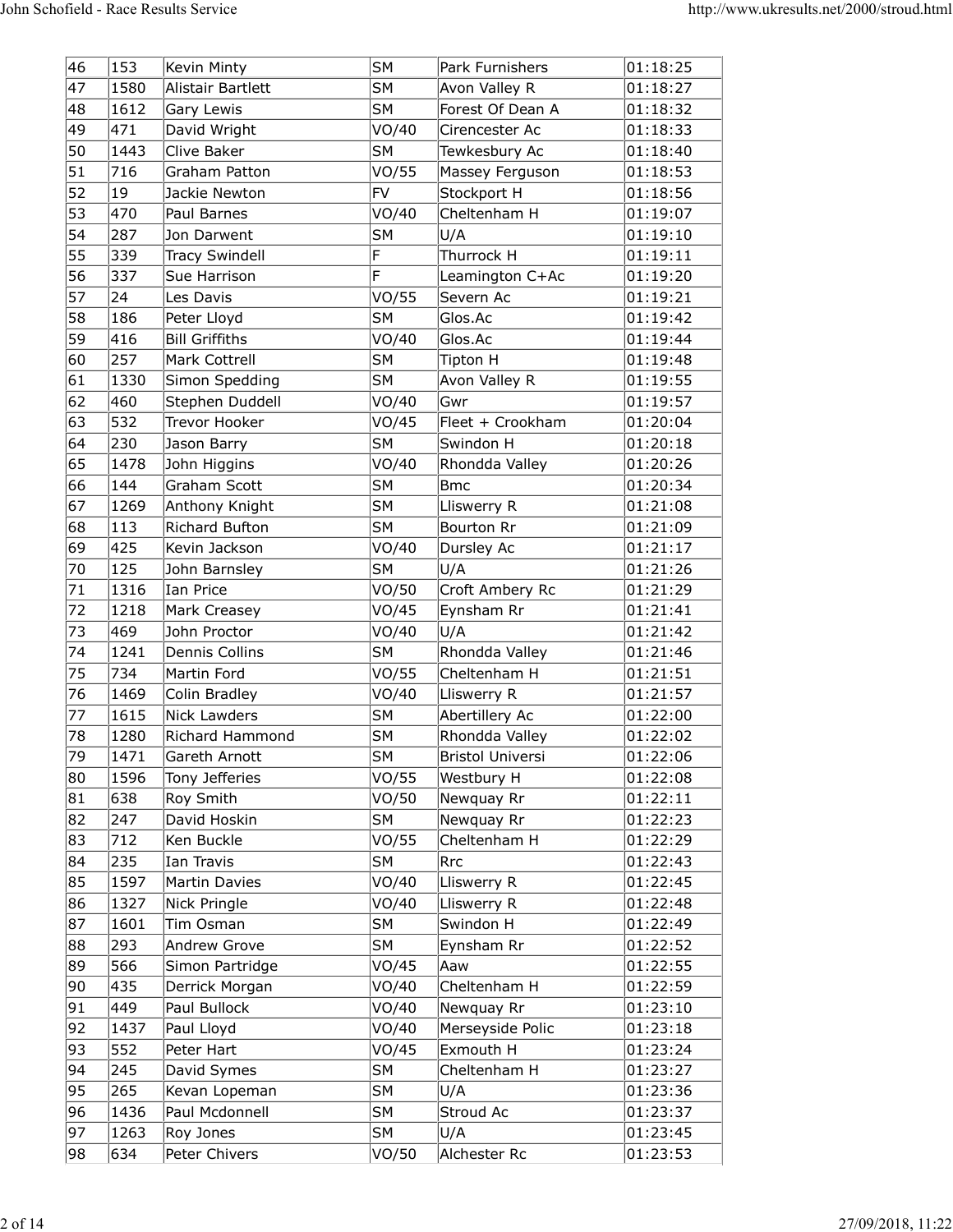| 99                   | 1201         | Mark Chew                          | <b>SM</b>      | Sd                               | 01:23:58              |
|----------------------|--------------|------------------------------------|----------------|----------------------------------|-----------------------|
| 100<br>101           | 1282<br>1598 | Paul Brinkworth<br>Robert Mccarthy | VO/40<br>VO/45 | Dursley Ac<br>City Of Bath       | 01:23:58<br> 01:23:59 |
| 102                  | 1345         | Adrian Lavery                      | VO/40          | Tewkesbury Ac                    | 01:24:00              |
| 103                  | 414          | Edward Collier                     | VO/40          | Gwr                              | 01:24:05              |
| 104                  | 437          | Kim Mead                           | VO/40          | Park Furnishers                  | 01:24:12              |
| 105<br>106           | 421<br>465   | David Burton<br>Gary Clench        | VO/40<br>VO/40 | Dursley Ac<br>Alchester Rc       | 01:24:16<br> 01:24:18 |
| 107                  | 1203         | Greg Leyshon                       | VO/50          | Severn Ac                        | 01:24:23              |
| 108                  | 1388         | Martin Brasher                     | VO/45          | Road Runners                     | 01:24:25              |
| 109                  | 721          | Peter Sargent                      | VO/55          | Newquay Rr                       | 01:24:29              |
| $ 110\rangle$<br>111 | 1486<br>625  | Alan Dumper<br>Geoff Aston         | VO/45<br>VO/50 | Tewkesbury Ac<br>Worcester Ac    | 01:24:31<br>01:24:36  |
| 112                  | 1278         | Jason Derrick                      | SM             | Gwr                              | 01:24:43              |
| 113                  | 171          | Kevin May                          | SM             | U/A                              | 01:24:46              |
| 114                  | 26           | Zina Marchant                      | FO/50          | City Of Bath                     | 01:24:50              |
| 115                  | 1456         | Tyrone Desmond                     | VO/45          | U/A                              | 01:24:54              |
| 116<br> 117          | 1353<br>405  | Martin Humphreys<br>Dave Schubert  | SM <br>VO/40   | Stroud Ac<br>Tetbury Royals      | 01:24:54<br> 01:25:00 |
| 118                  | 236          | Mike Grinham                       | SM             | Bitton Rr                        | 01:25:03              |
| 119                  | 514          | Martin Foster                      | VO/45          | Rowheath Ac                      | 01:25:06              |
| 120                  | 632          | John Gillespie                     | VO/50          | Milton Keynes Ac                 | 01:25:08              |
| 121<br>122           | 561<br> 241  | Paul Edwards<br>John English       | VO/45<br> SM   | Chippenham H<br>U/A              | 01:25:13<br> 01:25:18 |
| 123                  | 1422         | Graham Plumpton                    | SM             | Worcester Ac                     | 01:25:26              |
| 124                  | 1325         | Paul Chappell                      | VO/40          | Bath Amphibians                  | 01:25:28              |
| 125                  | 1438         | Robert Turner                      | VO/40          | Bitton Rr                        | 01:25:35              |
| 126                  | 136          | David Ward                         | SM             | Sun Life Ac                      | 01:25:38              |
| 127<br>128           | 800<br> 173  | Jim Caragher<br>Gary Bonner        | VO/60<br>SM    | Cheltenham H<br>Kidderminster Rc | 01:25:42<br> 01:25:45 |
| 129                  | 95           | Stefan Sternkopf                   | SM             | Worcester Ac                     | 01:25:49              |
| 130                  | 1456         | Tyrone Desmond                     | VO/45          | U/A                              | 01:25:50              |
| 131                  | 1464         | Hywel Jones                        | SM             | Ammon Valley Har                 | 01:25:52              |
| 132<br>133           | 1433<br>1457 | Gary Barnes<br>Caroline Harnett    | VO/40<br> FV   | Severn Ac<br>U/A                 | 01:25:58<br> 01:25:58 |
| 134                  | 1605         | Philip Anderson                    | SM             | Bromsgrine + Red                 | 01:26:07              |
| 135                  | 177          | Nick Ackland                       | SM             | Sd                               | 01:26:10              |
| 136                  | 345          | Lisa Godding                       | F.             | White Horse H                    | 01:26:12              |
| 137                  | 619          | Michael Jillians                   | VO/50          | City Of Bath                     | 01:26:14              |
| 138<br>139           | 155<br>167   | Andrew Johnson<br>James Cruttenden | SM <br>SM      | Exeter H<br>City Of Bath         | 01:26:20<br> 01:26:24 |
| 140                  | 1217         | Graeme Hawkins                     | VO/50          | Dursley Ac                       | 01:26:32              |
| 141                  | 240          | Simon Wareham                      | SM             | U/A                              | 01:26:34              |
| 142                  | 506          | Peter Jones                        | VO/45          | Glos.Ac                          | 01:26:34              |
| 143<br>144           | 617<br>645   | Ray Brigden<br>Peter Jones         | VO/50<br>VO/50 | City Of Bath<br>Telford H        | 01:26:38<br>01:26:39  |
| 145                  | 138          | Nicholas Sanders                   | SM             | Sd                               | 01:26:52              |
| 146                  | 613          | John Mcclean                       | VO/50          | Glos.Ac                          | 01:26:52              |
| 147                  | 1219         | Mark Francis                       | VO/40          | Stratford On Avo                 | 01:26:59              |
| 148<br>149           | 201<br>635   | George Robinson                    | SM             | Stroud Ac                        | 01:26:59              |
| 150                  | 204          | Jeffrey Prett<br>Ian Price         | VO/50<br> SM   | Lliswerry R<br>Stourbridge Rc    | 01:27:02<br> 01:27:04 |
| 151                  | 1312         | Ray Betterton                      | VO/50          | Bitton Rr                        | 01:27:05              |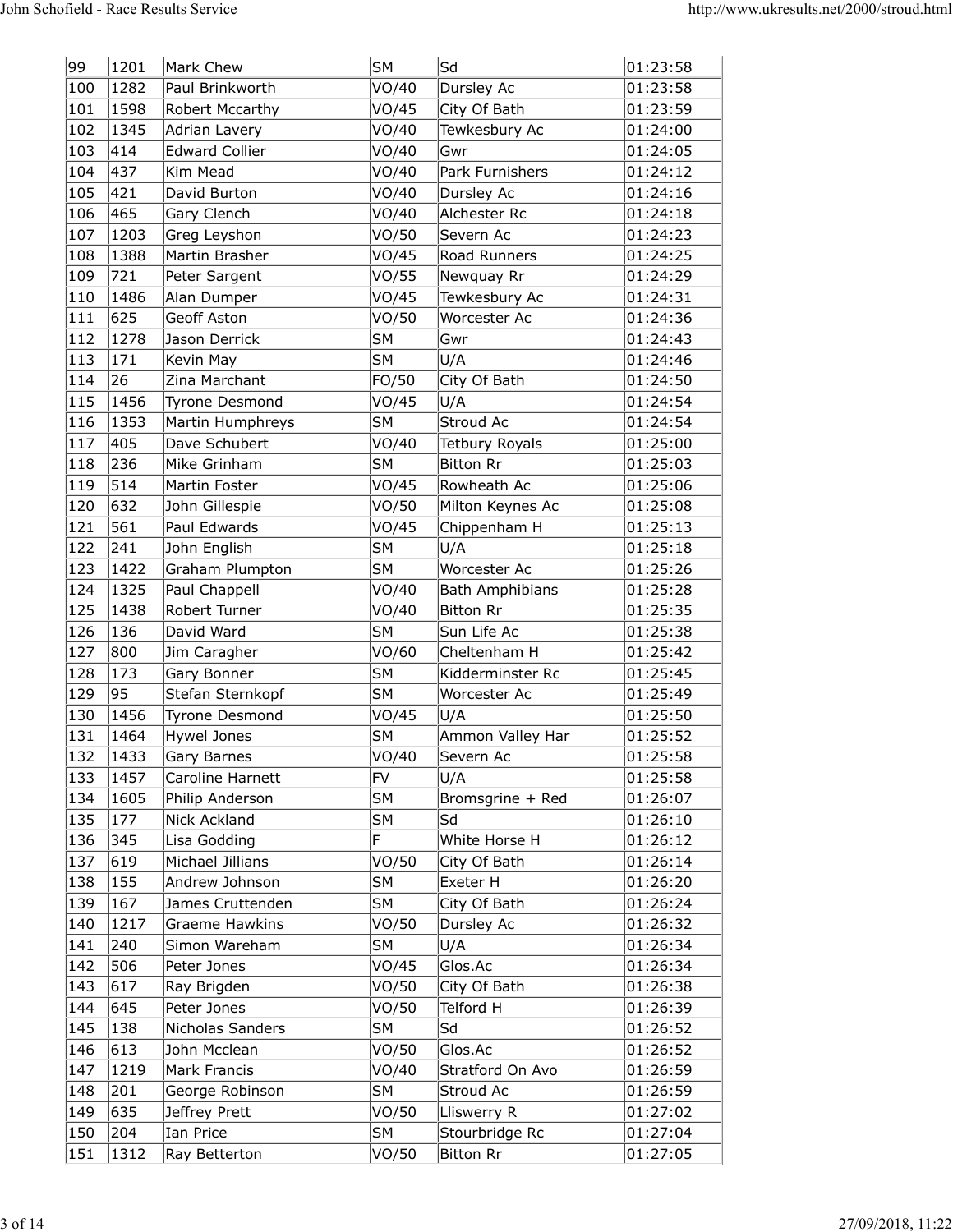|            |                         | John Schofield - Race Results Service |                |                              |                                           |
|------------|-------------------------|---------------------------------------|----------------|------------------------------|-------------------------------------------|
|            |                         |                                       |                |                              | http://www.ukresults.net/2000/stroud.html |
| 152        | 1108                    | Patricia Matheson                     | FO/45          | Stourbridge Rc               | 01:27:07                                  |
| 153        | 239                     | Martin Challinor                      | <b>SM</b>      | U/A                          | 01:27:08                                  |
| 154<br>155 | 554<br>636              | Gerry Mcgarr<br>Steve Corbett         | VO/45<br>VO/50 | Glos.Ac<br>Bitton Rr         | 01:27:14<br> 01:27:15                     |
| 156        | 1273                    | Jayne Lawrence                        | F              | Burchfield Harri             | 01:27:16                                  |
| 157        | 282                     | Richard Guest                         | <b>SM</b>      | Halesowen A+Cc               | 01:27:20                                  |
| 158        | 1212                    | Gary Warrington                       | <b>SM</b>      | Kidderminster Rc             | 01:27:21                                  |
| 159<br>160 | 553<br>1465             | Christopher Lucas<br>Stephen Hughes   | VO/45<br> SM   | Almost Athletes<br>U/A       | 01:27:32<br> 01:27:33                     |
| 161        | 102                     | Lee Price                             | SM             | lsd                          | 01:27:37                                  |
| 162        | 409                     | Richard Norris                        | VO/40          | U/A                          | 01:27:45                                  |
| 163        | 1468                    | Dave Gough                            | SM             | U/A                          | 01:27:48                                  |
| 164        | 1268                    | Dennis Tomlinson                      | VO/45          | U/A                          | 01:27:49                                  |
| 165<br>166 | 651<br>649              | Derek Lightstone<br>Michael Davies    | VO/50<br>VO/50 | Severn Ac<br>Miskin Manor Rc | 01:27:56<br> 01:28:01                     |
| 167        | 166                     | Mick Gavin                            | SM             | U/A                          | 01:28:08                                  |
| 168        | 620                     | Steve Ward                            | VO/50          | Woodstock H                  | 01:28:09                                  |
| 169        | 228                     | John Higgins                          | SM             | U/A                          | 01:28:12                                  |
| 170<br>171 | 1435<br>544             | Nick Peaple<br>John Liversedge        | VO/50<br>VO/45 | Chippenham H<br>Alchester Rc | 01:28:13<br> 01:28:24                     |
| 172        | 542                     | Nick Martin                           | VO/45          | Handy Cross R                | 01:28:32                                  |
| 173        | 1283                    | Tom Smith                             | VO/40          | Chippenham H                 | 01:28:34                                  |
| 174        | 518                     | John Amos                             | VO/45          | Amazing Feet                 | 01:28:37                                  |
| 175<br>176 | 97<br>176               | Garth Millar                          | SM<br>SM       | Black Country Tr             | 01:28:39                                  |
| 177        | 500                     | Garrett Gloyn<br>Allan Sperring       | VO/45          | U/A<br>U/A                   | 01:28:41<br> 01:28:43                     |
| 178        | 1463                    | Simon Williams                        | SM             | U/A                          | 01:28:53                                  |
| 179        | 611                     | Roger Kitteridge                      | VO/50          | Plymouth H                   | 01:28:54                                  |
| 180        | 615                     | John Clapp                            | VO/50          | <b>Hogweed Trotters</b>      | 01:28:58                                  |
| 181<br>182 | 198<br>463              | Chris Elvidge<br>Adrian Dann          | SM<br>VO/40    | U/A<br>U/A                   | 01:28:58<br> 01:28:59                     |
| 183        | 1274                    | Jo Webb                               | FO40           | Bitton Rr                    | 01:29:00                                  |
| 184        | 217                     | Peter Dowle                           | SM             | Forest Of Dean A             | 01:29:06                                  |
| 185        | 1424                    | Martin Kelsey                         | SM             | Park Furnishers              | 01:29:10                                  |
| 186<br>187 | 920<br>1266             | Helen Yule<br>Stephen Peters          | FV<br>SM       | Lliswerry R<br>U/A           | 01:29:15<br> 01:29:18                     |
| 188        | 663                     | Terence Bedington                     | VO/50          | U/A                          | 01:29:20                                  |
| 189        | 814                     | Patrick Slavin                        | VO/60          | Bitton Rr                    | 01:29:22                                  |
| 190        | 112                     | Jonathan Mattos                       | SM             | Cheltenham H                 | 01:29:28                                  |
| 191<br>192 | 162<br>1591             | David Adams<br>Jeff Tyndall           | SM<br>SM       | Cheltenham H<br>Glos.Ac      | 01:29:34<br> 01:29:35                     |
| 193        | 411                     | Wayne Slater                          | VO/40          | Amazing Feet                 | 01:29:39                                  |
| 194        | 96                      | James Brook                           | SM             | Sd                           | 01:29:43                                  |
| 195        | 1383                    | Andrew Pollock                        | SM             | U/A                          | 01:29:46                                  |
| 196        | 1208                    | Jeremy Mower                          | SM             | Glos.Ac                      | 01:29:48                                  |
| 197<br>198 | $\overline{76}$<br>1477 | Max Knowles<br>Tom Stevens            | SM <br>VO/40   | U/A<br>Cirencester Ac        | 01:29:59<br> 01:30:04                     |
| 199        | 98                      | Andy Jones                            | SM             | Stroud Ac                    | 01:30:09                                  |
| 200        | 1239                    | Andrew Baker                          | SM             | Rhondda Valley               | 01:30:10                                  |
| 201        | 1237                    | Philip Jones                          | VO/45          | Rhondda Valley               | 01:30:13                                  |
| 202<br>203 | 507<br>540              | John Raper<br>Chris Young             | VO/45          | Bourton Rr<br>Stroud Ac      | 01:30:18                                  |
|            | 537                     | Stuart Macgregor                      | VO/45          |                              | 01:30:22                                  |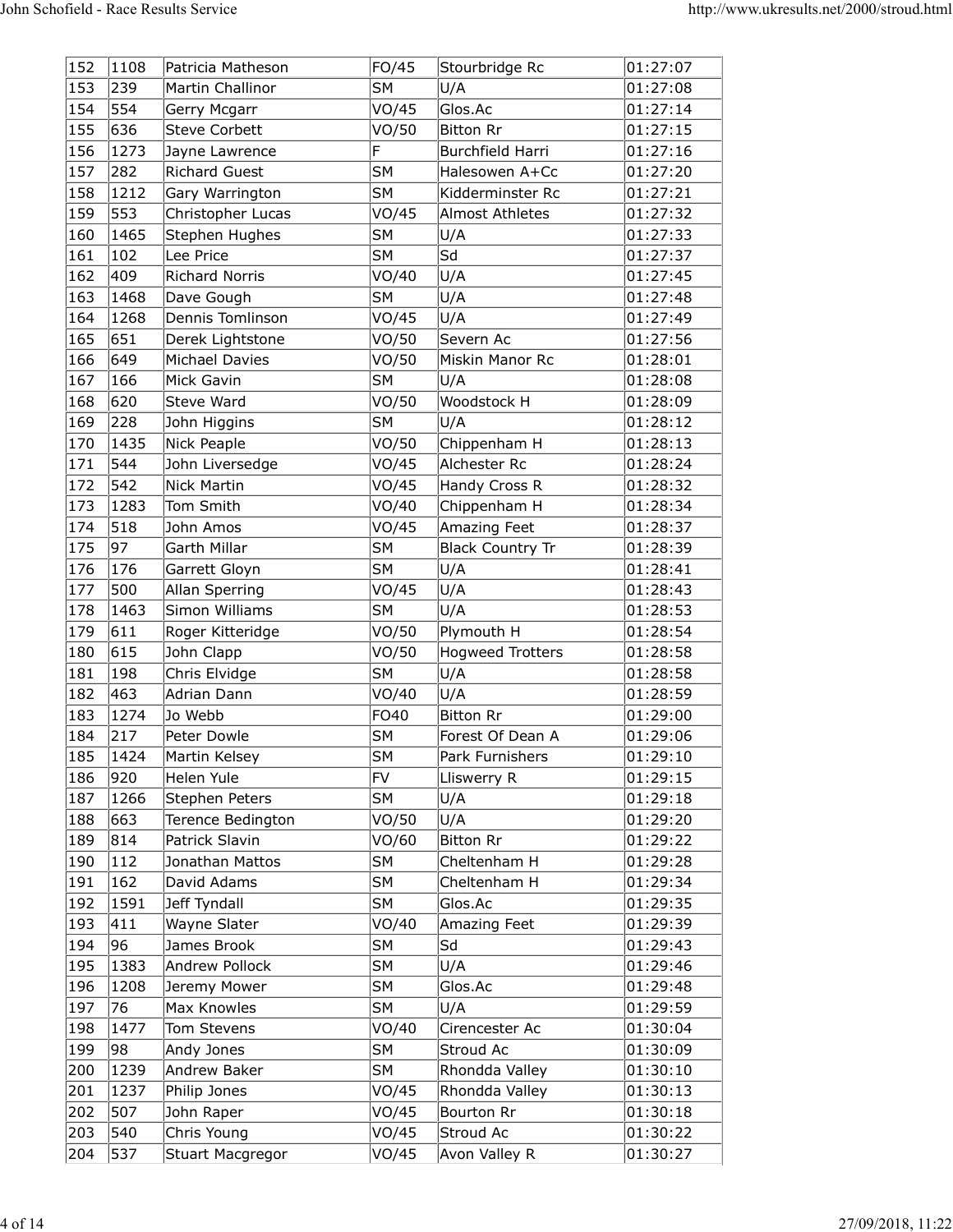|              |              | John Schofield - Race Results Service |                |                              |                                           |
|--------------|--------------|---------------------------------------|----------------|------------------------------|-------------------------------------------|
|              |              |                                       |                |                              | http://www.ukresults.net/2000/stroud.html |
| 205          | 159          | Duncan Toon                           | <b>SM</b>      | U/A                          | 01:30:28                                  |
| 206          | 630          | Stephen Jones                         | VO/50          | Thornbury Rc                 | 01:30:28                                  |
| 207          | 268          | Daryl Bancroft                        | SM             | Sd                           | 01:30:30                                  |
| 208<br>209   | 261<br>208   | Chris Giles<br>Robert Cooper          | SM <br>SM      | U/A<br>U/A                   | 01:30:31<br> 01:30:31                     |
| 210          | 106          | Nick Wright                           | SM             | Northbrook Ac                | 01:30:40                                  |
| 211          | 410          | Paul Hunter                           | VO/40          | U/A                          | 01:30:41                                  |
| 212<br>213   | 275<br>1299  | Tim Shaw<br>Mark Gascoigne            | SM <br> SM     | U/A<br>Eynsham Rr            | 01:30:42<br>01:30:45                      |
| 214          | 440          | Terry Newman                          | VO/40          | U/A                          | 01:30:47                                  |
| 215          | 100          | Paul Hursthouse                       | SM             | Tri Team Glos                | 01:30:49                                  |
| 216<br>217   | 462          | Stephen Gammon<br>Dan Wood            | VO/40          | U/A<br>Stratford On Avo      | 01:30:52                                  |
| 218          | 1216<br>1236 | Alun Smith                            | VO/45<br>VO/40 | Rhondda Valley               | 01:31:00<br> 01:31:01                     |
| 219          | 1292         | Chris Davies                          | VO/40          | Lliswerry R                  | 01:31:05                                  |
| 220          | 219          | David Hibbins                         | SM             | Almost Athletes              | 01:31:08                                  |
| 221<br>222   | 1309<br>216  | Richard James<br>Andrew Spencer       | VO/40<br> SM   | Bitton Rr<br>Griffithstown H | 01:31:11<br> 01:31:13                     |
| 223          | 110          | Simon Heseltine                       | SM             | Forest Of Dean A             | 01:31:19                                  |
| 224          | 508          | Humphrey Phillips                     | VO/45          | Glos.Ac                      | 01:31:27                                  |
| 225<br>226   | 453<br>1265  | Maurice Wright<br>Stuart Henson       | VO/40<br>SM    | Sphinx Ac<br>U/A             | 01:31:31<br> 01:31:34                     |
| 227          | 1166         | Margaret Swithenby                    | FO/50          | Milton Keynes Ac             | 01:31:37                                  |
| 228          | 273          | Tim Weare                             | SM             | U/A                          | 01:31:47                                  |
| 229          | 344          | Kira Kemp                             | E              | Taunton Ac                   | 01:31:51                                  |
| 230<br>231   | 319<br> 614  | Lucy Townsend<br>Jeremy Parsons       | F.<br>VO/50    | Bourton Rr<br>U/A            | 01:31:56<br> 01:31:59                     |
| 232          | 86           | David Wood                            | SM             | Sd                           | 01:32:08                                  |
| 233          | 567          | Colin Payton                          | VO/45          | City Of Bath                 | 01:32:08                                  |
| 234<br>235   | 1314<br>658  | Chris Vasey<br>Robert Andrews         | VO/40<br>VO/50 | U/A<br>Rowheath Ac           | 01:32:10<br> 01:32:13                     |
| 236          | 315          | Johanna Fletcher                      | F              | Sd                           | 01:32:23                                  |
| 237          | 457          | Jonathan Phillips                     | VO/40          | Bitton Rr                    | 01:32:27                                  |
| 238          | 420          | Adrian Jones                          | VO/40          | Wreake Runners               | 01:32:31                                  |
| 239<br>240   | 298<br>655   | David Kelly<br>Tony Mason             | SM <br>VO/50   | U/A<br>Bitton Rr             | 01:32:31<br>01:32:38                      |
| 241          | 726          | Andrew Sayers                         | VO/55          | Sd                           | 01:32:41                                  |
| 242          | 156          | Gareth Buffrey                        | SM             | U/A                          | 01:32:45                                  |
| 243<br>244   | 1304<br>607  | Neil Cameron<br>Peter Gilbony         | SM<br>VO/50    | U/A<br>Worcester Ac          | 01:32:46<br>01:32:47                      |
| 245          | 248          | Gary Fitter                           | SM             | U/A                          | 01:32:53                                  |
| 246          | 1346         | Peter Foster                          | SM             | Tewkesbury Ac                | 01:33:00                                  |
| 247<br>248   | 1504<br>1475 | Anthony Fisher<br>Rob Carroll         | VO/60          | Cheltenham H<br>U/A          | 01:33:02                                  |
| 249          | 1476         | Marlies Mik                           | VO/40<br>F     | Headington Rr                | 01:33:06<br> 01:33:13                     |
| $\sqrt{250}$ | 1479         | Stephen Moulder                       | VO/45          | Sd                           | 01:33:14                                  |
| 251          | 215          | Gerard Carroll                        | SM             | U/A                          | 01:33:28                                  |
| 252<br>253   | 1242<br>196  | Kenneth Medcraft<br>Steven Ford       | VO/50<br>SM    | Rhondda Valley<br>U/A        | 01:33:31 <br> 01:33:33                    |
| 254          | 1493         | Colin Mattinson                       | SM             | Tri Team Glos                | 01:33:41                                  |
| 255          | 252          | Andy Dallow                           | <b>SM</b>      | U/A                          | 01:33:43                                  |
| 256          | 1339<br>725  | Roald Van Rensburg<br>Bob Craig       | SM             | U/A                          | 01:33:49                                  |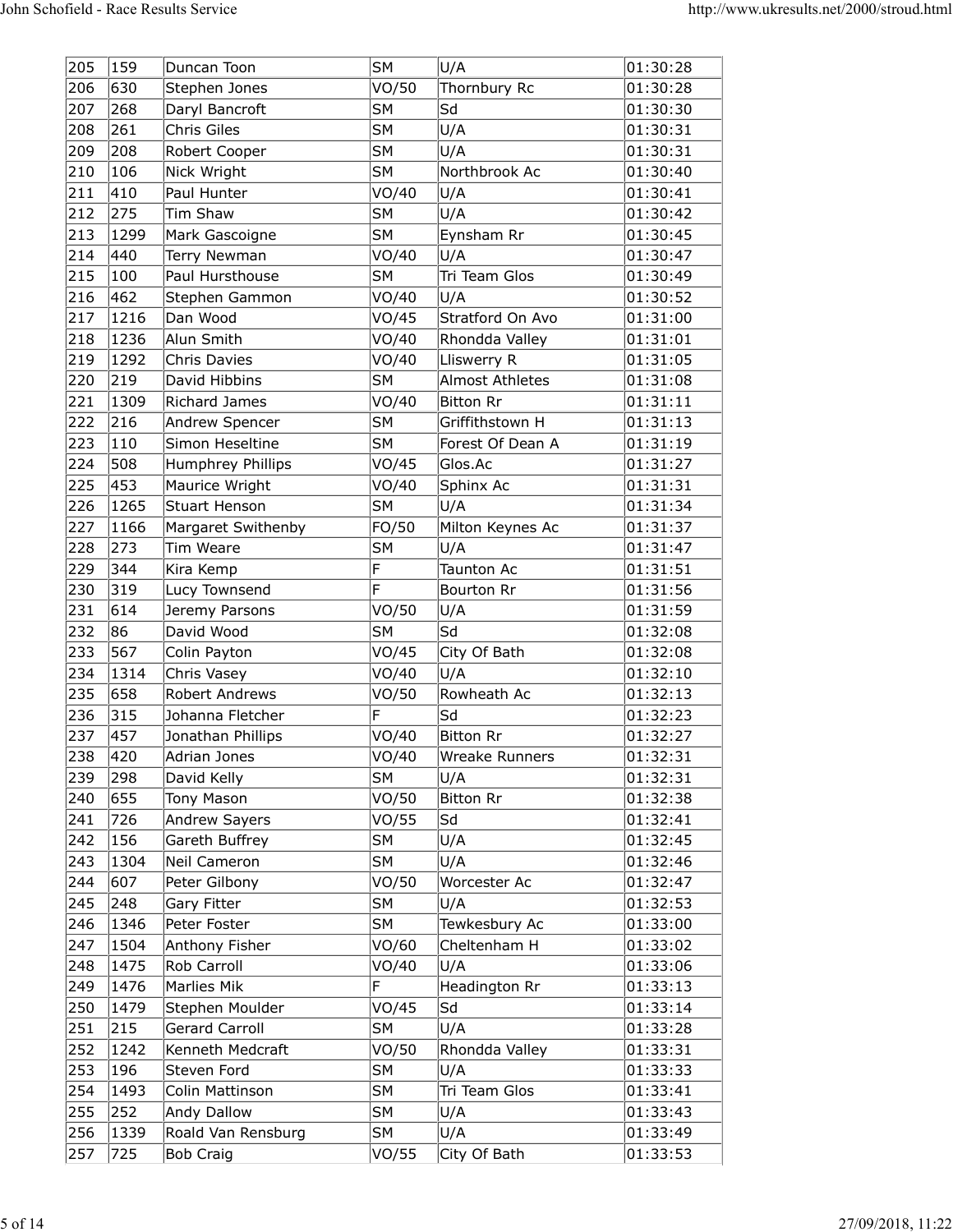|            |               | John Schofield - Race Results Service |                |                                 | http://www.ukresults.net/2000/stroud.html |
|------------|---------------|---------------------------------------|----------------|---------------------------------|-------------------------------------------|
|            |               |                                       |                |                                 |                                           |
| 258        | 415           | Tony Stenner                          | VO/40          | Cheltenham H                    | 01:33:58                                  |
| 259        | 205           | Paul Carter                           | SM             | lSd                             | 01:34:04                                  |
| 260<br>261 | 1344<br>418   | Frank Bailem<br>Andy Kilby            | SM<br>VO/40    | Headington Rr<br>U/A            | 01:34:08<br> 01:34:09                     |
| 262        | 1319          | David Perry                           | SM             | Park Furnishers                 | 01:34:15                                  |
| 263        | 1501          | Derek Shells                          | SM             | U/A                             | 01:34:16                                  |
| 264        | 1584          | Andrew Shipton                        | SM             | $\overline{\mathsf{Sd}}$        | 01:34:16                                  |
| 265<br>266 | 815<br>922    | Richard Phillips<br>Joan Shaw         | VO/60<br> FV   | Cheltenham H<br>Cheltenham H    | 01:34:18<br>01:34:20                      |
| 267        | 1251          | Geoff Langston                        | VO/50          | Stroud Ac                       | 01:34:24                                  |
| 268        | 1220          | Bob Bell                              | VO/50          | <b>Hogweed Trotters</b>         | 01:34:29                                  |
| 269        | 1022          | Deborah Southgate                     | FO/40          | Angels                          | 01:34:31                                  |
| 270<br>271 | 571<br>1293   | Robert Cox<br>Paul Brown              | VO/45<br>SM    | Headington Rr<br>U/A            | 01:34:33<br> 01:34:33                     |
| 272        | 299           | Simon Machray                         | SM             | U/A                             | 01:34:39                                  |
| 273        | 423           | Paul Lynton                           | VO/40          | U/A                             | 01:34:41                                  |
| 274        | 213           | Paul Wilson                           | SM             | U/A                             | 01:34:44                                  |
| 275<br>276 | 533<br>502    | John Hill<br>Charles Hall             | VO/45<br>VO/45 | Lliswerry R<br>U/A              | 01:34:45<br>01:34:46                      |
| 277        | 280           | Kevin Dunn                            | SM             | Bitton Rr                       | 01:34:49                                  |
| 278        | 400           | Geoffrey Howe                         | VO/40          | U/A                             | 01:34:50                                  |
| 279        | 1498          | Keith Jones                           | VO/40          | Cheltenham H                    | 01:34:54                                  |
| 280        | 1291          | David Stayt                           | VO/40          | Chippenham H                    | 01:34:55                                  |
| 281<br>282 | 917<br>211    | Mella Mcmahon<br>Oliver Astles-Jones  | FV<br>SM       | Cirencester Ac<br>U/A           | 01:35:00<br> 01:35:05                     |
| 283        | 1334          | Kevin Salter                          | VO/40          | U/A                             | 01:35:07                                  |
| 284        | 254           | Paul Woods                            | SM             | Halesowen A+Cc                  | 01:35:10                                  |
| 285        | 1347          | Ray Williams                          | VO/40          | U/A                             | 01:35:16                                  |
| 286<br>287 | 207<br>1311   | Andrew Haigh<br>Keith Haigh           | SM <br> SM     | Cheltenham H<br>U/A             | 01:35:19<br>01:35:20                      |
| 288        | 631           | Mike Garrett                          | VO/50          | Bitton Rr                       | 01:35:23                                  |
| 289        | 1323          | Michael Byrd                          | SM             | U/A                             | 01:35:25                                  |
| 290        | 530           | Roly Colegate                         | VO/45          | Chippenham H                    | 01:35:26                                  |
| 291<br>292 | 1595<br>1425  | Dennis Knight<br>Robert Lee           | VO/45<br>SM    | Alchester Rc<br>U/A             | 01:35:27<br>01:35:29                      |
| 293        | 464           | Phil Manning                          | VO/40          | Stroud Ac                       | 01:35:30                                  |
| 294        | 424           | Martin Parry                          | VO/40          | Dursley Ac                      | 01:35:31                                  |
| 295        | 1290          | Graham Kynoch                         | SM             | U/A                             | 01:35:32                                  |
| 296        | 930<br>431    | Mandy Russ<br>James Comerford         | FV<br>VO/40    | Stroud Ac                       | 01:35:33                                  |
| 297<br>298 | 285           | Mark Stephenson                       | SM             | U/A<br>Sd                       | 01:35:33<br> 01:35:38                     |
| 299        | 701           | Gordon Barlow                         | VO/55          | Almost Athletes                 | 01:35:43                                  |
| 300        | 1351          | Robert Cook                           | SM             | U/A                             | 01:35:57                                  |
| 301        | 448           | Steve Wiggall                         | VO/40          | Tewkesbury Ac                   | 01:35:57                                  |
| 302<br>303 | 1458 <br> 451 | Mark Holloway<br><b>Bob Tyrell</b>    | SM <br>VO/40   | U/A<br>$\overline{\mathsf{Sd}}$ | 01:35:59<br>01:36:07                      |
| 304        | 702           | John Turner                           | VO/55          | Stratford On Avo                | 01:36:16                                  |
| 305        | 468           | Trevor Twinem                         | VO/40          | Bitton Rr                       | 01:36:17                                  |
| 306        | 279           | Colin Dunn                            | SM             | U/A                             | 01:36:17                                  |
| 307<br>308 | 903<br>1261   | Jennifer Hopkins<br>Gary Baker        | FV<br>VO/40    | Hereford C<br>U/A               | 01:36:18<br> 01:36:33                     |
| 309        | 608           | Simon Frampton                        | VO/50          | Gwr                             | 01:36:35                                  |
| 310        | 1382          | Tim Walls                             | VO/45          | U/A                             | 01:36:37                                  |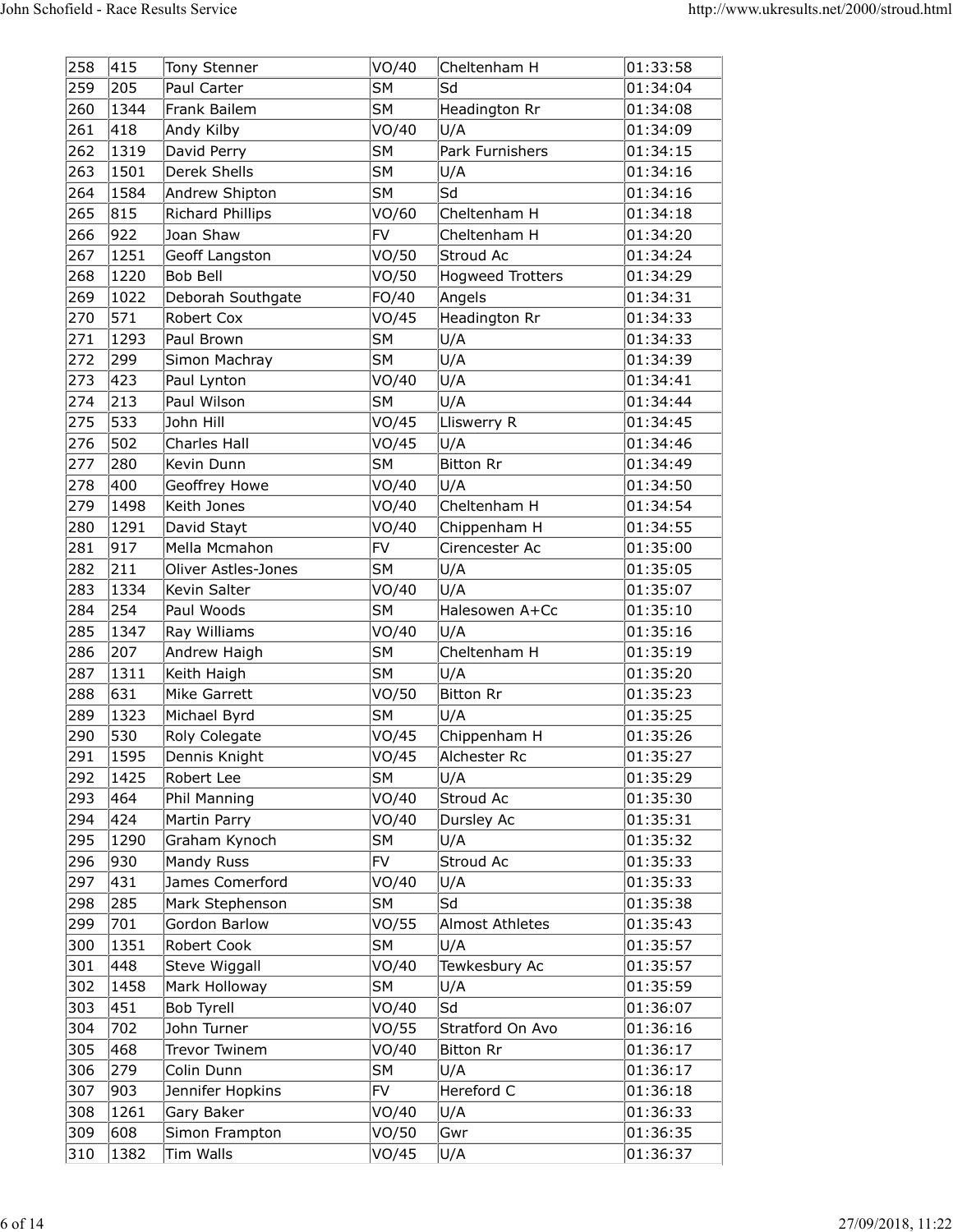|            | John Schofield - Race Results Service |                                  |                    |                                     |                                           |
|------------|---------------------------------------|----------------------------------|--------------------|-------------------------------------|-------------------------------------------|
|            |                                       |                                  |                    |                                     |                                           |
|            |                                       |                                  |                    |                                     | http://www.ukresults.net/2000/stroud.html |
|            |                                       |                                  |                    |                                     |                                           |
| 311<br>312 | 270<br>212                            | Peter Richardson<br>Ian Jones    | <b>SM</b><br>SM    | Woodstock H<br>U/A                  | 01:36:39<br>01:36:49                      |
| 313        | 1306                                  | Ross Hale                        | SM                 | Headington Rr                       | 01:36:51                                  |
| 314        | 1505                                  | Fionn O'Reilly                   | SM <br>F           | U/A                                 | 01:36:52                                  |
| 315<br>316 | 322<br>549                            | Ziggi Burke<br>Neville Simpson   | VO/45              | U/A<br>Tewkesbury Ac                | 01:36:56<br>01:36:59                      |
| 317        | 807                                   | Mervyn Huggins                   | VO/60              | Mvac                                | 01:37:01                                  |
| 318        | 1014                                  | Dympna Williams                  | FO/40              | Angels                              | 01:37:04                                  |
| 319<br>320 | 443<br>1322                           | Tim Willson<br>Terry Onions      | VO/40<br>VO/45     | Cirencester Ac<br>Gloucester Polic  | 01:37:08<br> 01:37:10                     |
| 321        | 535                                   | Neil Malvern                     | VO/45              | Chippenham H                        | 01:37:11                                  |
| 322        | 75                                    | William Holman                   | SM                 | U/A                                 | 01:37:12                                  |
| 323<br>324 | 1021<br>707                           | Alison Coldrick<br>Ken Brown     | FO/40<br>VO/55     | Bourton Rr<br>Stroud Ac             | 01:37:13<br> 01:37:13                     |
| 325        | 256                                   | Frank Allinson                   | SM                 | U/A                                 | 01:37:15                                  |
| 326        | 165                                   | Mark Salt                        | SM                 | U/A                                 | 01:37:18                                  |
| 327<br>328 | 1496<br>804                           | Alec Croke<br>William Brown      | VO/40<br>VO/60     | U/A<br>U/A                          | 01:37:19<br>01:37:20                      |
| 329        | 1246                                  | Dermot Mullen                    | VO/50              | Stroud Ac                           | 01:37:21                                  |
| 330        | 1248                                  | Martin Purse                     | VO/45              | Stroud Ac                           | 01:37:22                                  |
| 331        | 509                                   | Trevor De Havilland              | VO/45              | Sd                                  | 01:37:22                                  |
| 332<br>333 | 817<br>446                            | Frank Middleton<br>Brian Astbury | VO/60<br>VO/40     | Tetbury Royals<br>Cheltenham H      | 01:37:34<br>01:37:48                      |
| 334        | 169                                   | Jason Cropton                    | SM                 | Stroud Ac                           | 01:37:50                                  |
| 335        | 1244                                  | Christopher Cann                 | VO/45              | Rhondda Valley                      | 01:37:56                                  |
| 336<br>337 | 1204<br>338                           | Carol Miller<br>Jane Campbell    | FV<br>E.           | Les Croupiers<br>Headington Rr      | 01:38:01<br> 01:38:01                     |
| 338        | 231                                   | Peter Stuart                     | SM                 | Sd                                  | 01:38:02                                  |
| 339        | 1230                                  | June Franks                      | FO/45              | Cheltenham H                        | 01:38:02                                  |
| 340<br>341 | 202<br>1240                           | Ian Muir<br>Sidney Reynolds      | SM<br>VO/45        | U/A<br>Rhondda Valley               | 01:38:06<br> 01:38:13                     |
| 342        | 461                                   | David Pouncey                    | VO/40              | Sd                                  | 01:38:17                                  |
| 343        | 78                                    | Nathan Williams                  | SM                 | Sd                                  | 01:38:20                                  |
| 344<br>345 | 1302<br>1442                          | Martin Downward<br>Derer Seddon  | SM <br>VO/45       | Tewks Tri<br>Nailsea Rc             | 01:38:20<br> 01:38:21                     |
| 346        | 288                                   | Jonathan Gaunt                   | SM                 | U/A                                 | 01:38:23                                  |
| 347        | 1609                                  | Robert Sperring                  | VO/40              | Bitton Rr                           | 01:38:23                                  |
| 348        | 147                                   | Michael Collier                  | SM                 | Bitton Rr                           | 01:38:24                                  |
| 349<br>350 | 1233<br>1015                          | Tony Whitlock<br>Jane Horder     | VO/45<br>FO/40     | Eynsham Rr<br>Almost Athletes       | 01:38:26<br> 01:38:27                     |
| 351        | 1619                                  | Paul Minett                      | VO/40              | Smiths A.C.                         | 01:38:28                                  |
| 352        | 1426                                  | Alan Lettice                     | SM                 | Bourton Rr                          | 01:38:35                                  |
| 353<br>354 | 1264<br>1289                          | David Rosser<br>Jeremy Lowe      | VO/65<br>VO/50     | Ammon Valley Har<br>Park Furnishers | 01:38:37<br>01:38:39                      |
| 355        | 1337                                  | Dee Tsakarisianos                | VO/55              | Bourton Rr                          | 01:38:44                                  |
| 356        | 648                                   | Royston Toon                     | VO/50              | Chepstow <sub>H</sub>               | 01:38:53                                  |
| 357<br>358 | 296<br>727                            | John Delafield<br>Dave Spackman  | SM <br>VO/55       | Sd<br>Glos.Ac                       | 01:39:02<br>01:39:06                      |
| 359        | 926                                   | Mary Smith                       | FV                 | Tamworth Ac                         | 01:39:21                                  |
| 360        | 556                                   | Malcolm Perry                    | VO/45              | Tamworth Ac                         | 01:39:21                                  |
| 361<br>362 | 412<br>130                            | Edward Rozier<br>Jonathan Barker | VO/40<br><b>SM</b> | Bourton Rr<br>U/A                   | 01:39:34<br> 01:39:46                     |
| 363        | 180                                   | Roger Pullen                     | SM                 |                                     |                                           |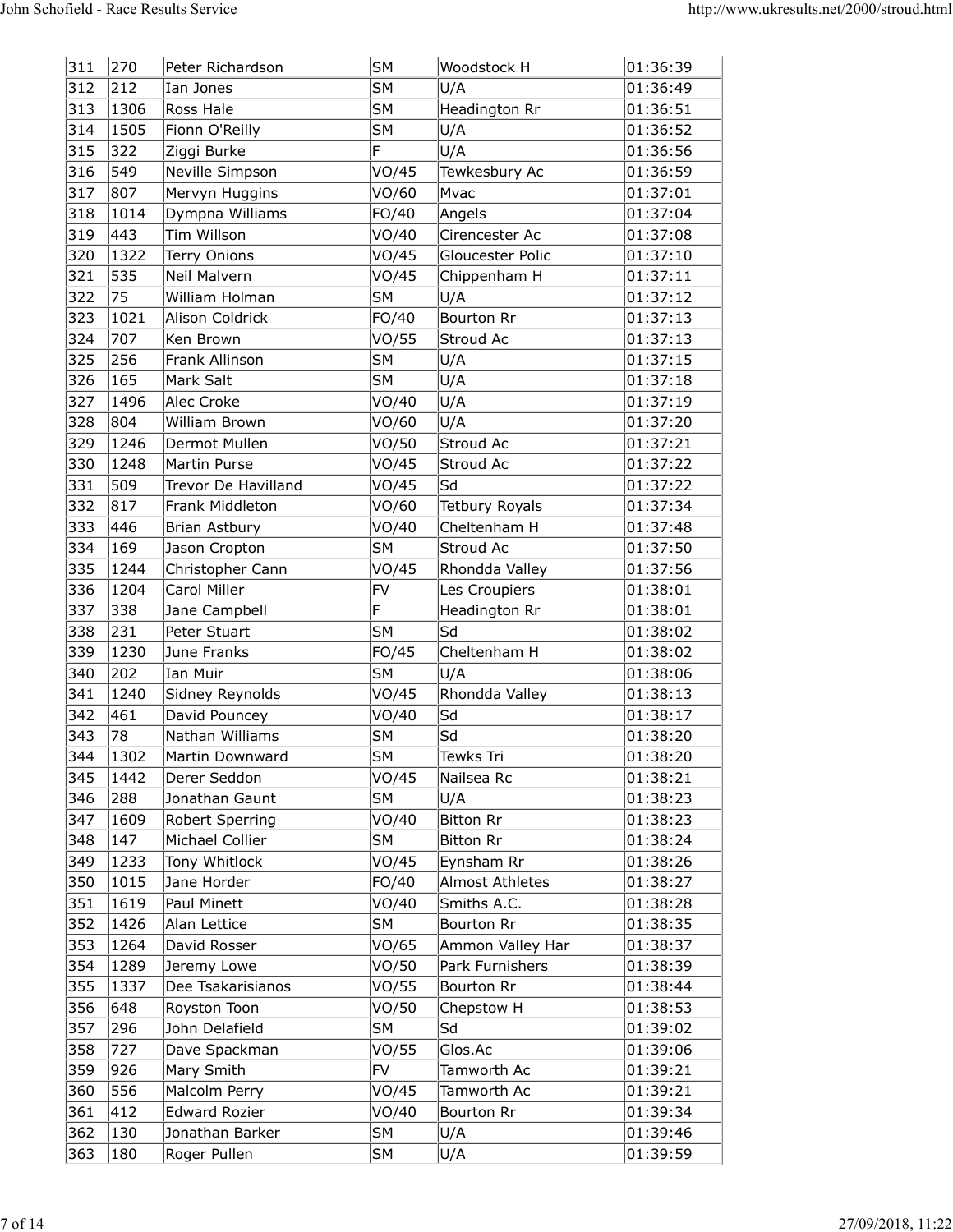|              |               |                                    |                        |                               | http://www.ukresults.net/2000/stroud.html |
|--------------|---------------|------------------------------------|------------------------|-------------------------------|-------------------------------------------|
|              |               |                                    |                        |                               |                                           |
| 364<br>365   | 1286<br>1613  | Simon Vanstone<br>Jon Arnos        | <b>SM</b><br><b>SM</b> | U/A<br>U/A                    | 01:39:59<br> 01:40:03                     |
| 366          | 1462          | Ian Macpherson                     | VO/40                  | Headington Rr                 | 01:40:04                                  |
| 367          | 1305          | Dean Redd                          | SM                     | Mowers Gym                    | 01:40:07                                  |
| 368          | 267           | John Bond                          | SM                     | Bitton Rr                     | 01:40:07                                  |
| 369          | 559           | Raymond Harris                     | VO/45<br> SM           | Prison Service S              | 01:40:08                                  |
| 370<br>371   | 1295<br>656   | Andy Gardner<br>Steve Thomas       | VO/50                  | Glos.Ac<br>U/A                | 01:40:09<br>01:40:12                      |
| 372          | 562           | Nicky Ferguson                     | VO/45                  | Stroud Ac                     | 01:40:21                                  |
| 373          | 264           | Jonny Crook                        | SM                     | U/A                           | 01:40:24                                  |
| 374          | 1492          | Malcolm Offer                      | VO/60                  | Gwr                           | 01:40:26                                  |
| 375<br>376   | 1447<br>1321  | Chris Sherrington<br>Bernond Lucas | VO/40<br>VO/55         | U/A<br>Cheltenham H           | 01:40:26<br> 01:40:29                     |
| 377          | 131           | Jonathan Boxall                    | SM                     | U/A                           | 01:40:34                                  |
| 378          | 1298          | George Laing                       | VO/45                  | Gwr                           | 01:40:36                                  |
| 379          | 729           | Warwick Taylor                     | VO/55                  | Park Furnishers               | 01:40:37                                  |
| 380<br>381   | 1281<br>1441  | David Bickerston<br>Mike Hayes     | VO/40<br>VO/50         | Dursley Ac<br>Park Furnishers | 01:40:38<br>01:40:42                      |
| 382          | 174           | Ben Lodge                          | SM                     | U/A                           | 01:40:43                                  |
| 383          | 2             |                                    |                        |                               | 01:40:45                                  |
| 384          | 555           | <b>Ted Yates</b>                   | VO/45                  | Sd                            | 01:40:46                                  |
| 385          | 120           | Anthony Lewton                     | SM                     | Bitton Rr                     | 01:40:50                                  |
| 386<br>387   | 1428<br> 1163 | Peter Dixon<br>Mary Campbell       | SM <br>FO/50           | U/A<br>Cirencester Ac         | 01:40:51<br> 01:40:51                     |
| 388          | 132           | Jonathan Randell                   | SM                     | U/A                           | 01:40:53                                  |
| 389          | 413           | Jim Adams                          | VO/40                  | U/A                           | 01:40:55                                  |
| 390          | 225           | Duncan Dicks                       | SM                     | Sd                            | 01:41:05                                  |
| 391<br>392   | 626<br>454    | Andrew Norris<br>Patrick Downey    | VO/50<br>VO/40         | Amazing Feet<br>U/A           | 01:41:08<br> 01:41:12                     |
| 393          | 810           | Ken Gratton                        | VO/60                  | Virtual Runners               | 01:41:20                                  |
| 394          | 209           | Anthony Lake                       | SM                     | Glos.Ac                       | 01:41:21                                  |
| 395          | 563           | Mike Nicholls                      | VO/45                  | City Of Bath                  | 01:41:21                                  |
| 396<br>397   | 1223<br>809   | Gary Mead<br>Alan Bladen           | VO/40                  | Sd                            | 01:41:27                                  |
| 398          | 1439          | Andy Edwards                       | VO/60<br>VO/45         | Les Croupiers<br>U/A          | 01:41:28<br>01:41:32                      |
| 399          | 662           | Ralph Hibbert                      | VO/50                  | Chippenham H                  | 01:41:34                                  |
| 400          | 210           | Stephen Wahbourne                  | SM                     | U/A                           | 01:41:36                                  |
| 401          | 1499          | Stephen Mansheld                   | SM                     | Stroud Ac                     | 01:41:38                                  |
| 402<br>403   | 921<br>103    | Louise Newman<br>Kevin Beese       | FV<br><b>SM</b>        | Cheltenham H<br>U/A           | 01:41:40<br> 01:41:41                     |
| 404          | 1614          | Charlotte Bristow                  | F                      | Stroud Ac                     | 01:41:49                                  |
| 405          | 1313          | Peter Brown                        | VO/50                  | Stroud Ac                     | 01:41:50                                  |
| 406          | 1227          | Tim Foster                         | SM                     | Sd                            | 01:41:50                                  |
| 407<br>408   | 1213<br>628   | Ralph Fletcher<br>Derek Rugman     | SM <br>VO/50           | U/A<br>Thornbury Rc           | 01:41:51<br> 01:41:52                     |
| $\sqrt{409}$ | 504           | Steven Steppe                      | VO/45                  | Empire Sports                 | 01:41:53                                  |
| 410          | 1429          | Karl Slater                        | SM                     | U/A                           | 01:41:54                                  |
| 411          | 1427          | Mike Mewse                         | VO/45                  | U/A                           | 01:41:55                                  |
| 412<br>413   | 1225<br>87    | Jane Saunders                      | FV<br>SM               | U/A                           | 01:41:59                                  |
| 414          | 622           | Martin Hanbury<br>Roger Stafford   | VO/50                  | U/A<br>U/A                    | 01:42:00<br>01:42:04                      |
| 415          | 1491          | William Kirk-Wilson                | SM                     | U/A                           | 01:42:16                                  |
| 416          | 1226          | Warren Middlecote                  | SM                     | U/A                           | 01:42:16                                  |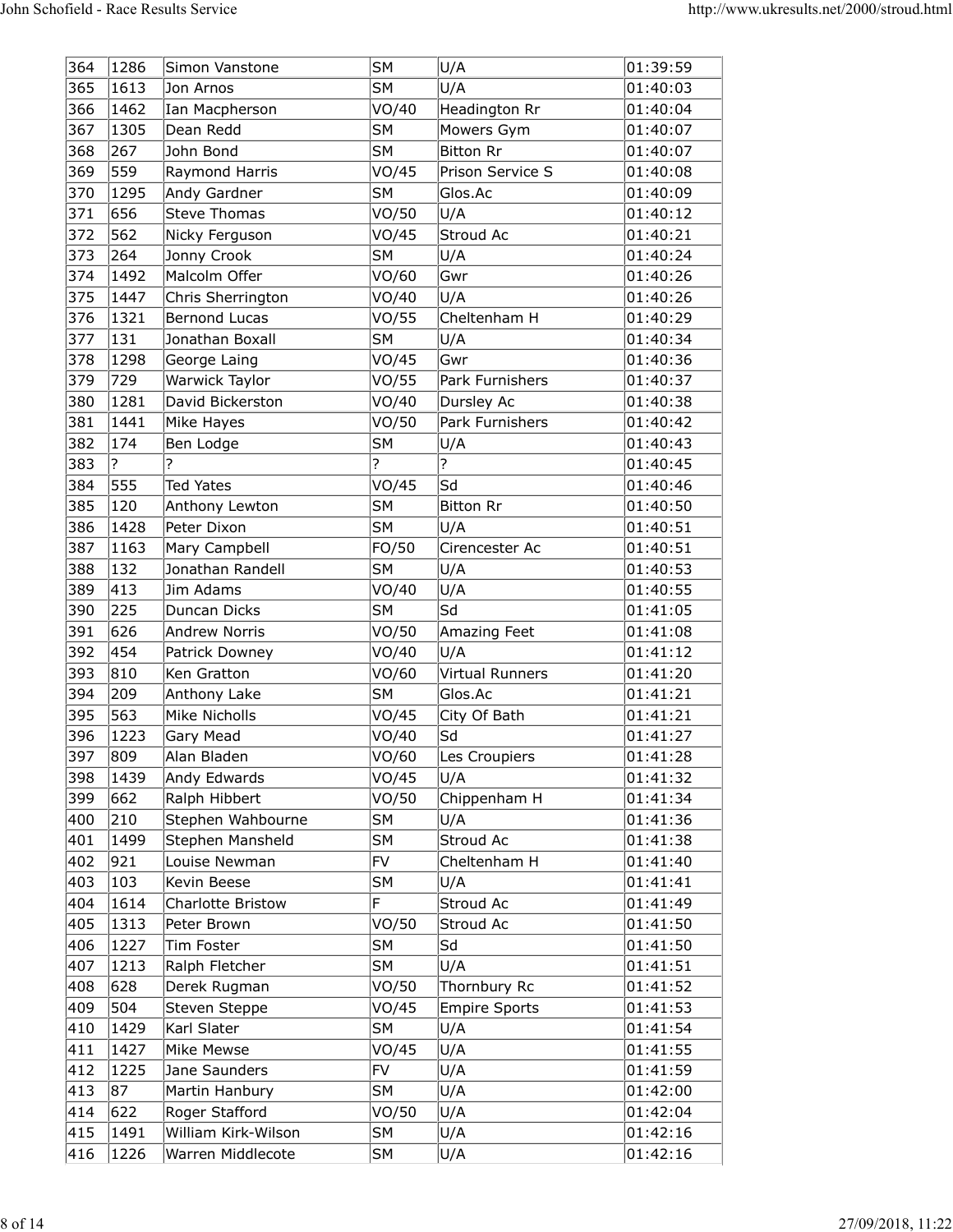|                      |              | John Schofield - Race Results Service |                |                                  |                                           |
|----------------------|--------------|---------------------------------------|----------------|----------------------------------|-------------------------------------------|
|                      |              |                                       |                |                                  | http://www.ukresults.net/2000/stroud.html |
| 417                  | 623          | Robert Edwards                        | VO/50          | Amazing Feet                     | 01:42:17                                  |
| 418                  | 1434         | Tony Mayo                             | <b>SM</b>      | U/A                              | 01:42:19                                  |
| 419                  | 111          | Andrew Roper                          | SM             | U/A                              | 01:42:21                                  |
| 420<br>421           | 1430<br>1002 | Edward Nowosiezski<br>Julie Schubert  | VO/40<br>FO/40 | U/A<br><b>Tetbury Royals</b>     | 01:42:25<br>01:42:28                      |
| 422                  | 1423         | Tim Jones                             | SM             | U/A                              | 01:42:33                                  |
| 423                  | 1474         | Stephen Clark                         | SM             | U/A                              | 01:42:38                                  |
| 424                  | 459          | Martin Hutchings                      | VO/40          | U/A                              | 01:42:39                                  |
| 425<br>426           | 320<br>1610  | Jan Morris<br>Hugh Morris             | VO/45          | U/A<br>Eynsham Rr                | 01:42:47<br>01:42:50                      |
| 427                  | 1466         | Paul Richards                         | SM             | Mowers Gym                       | 01:43:01                                  |
| 428                  | 475          | Steve Coomber                         | VO/40          | U/A                              | 01:43:02                                  |
| 429                  | 286          | Gary Clayton                          | <b>SM</b>      | U/A                              | 01:43:10                                  |
| 430<br>431           | 1497<br>271  | Michael Ward<br>Liam Tunney           | VO/65<br>SM    | Tewkesbury Ac<br> Sd             | 01:43:11<br> 01:43:17                     |
| 432                  | 1355         | Martin Coyle                          | VO/40          | Smiths A.C.                      | 01:43:19                                  |
| 433                  | 1221         | Steve Partridge                       | <b>SM</b>      | U/A                              | 01:43:27                                  |
| 434                  | 178          | Stuart Kenny                          | SM             | U/A                              | 01:43:31                                  |
| $ 435\rangle$<br>436 | 161<br>278   | Chris Lee<br>Paul Dally               | SM <br>SM      | U/A<br>U/A                       | 01:43:31<br> 01:43:38                     |
| 437                  | 1207         | David Sanderson                       | SM             | Forest Of Dean A                 | 01:43:41                                  |
| 438                  | 568          | Mike Parsons                          | VO/40          | U/A                              | 01:43:43                                  |
| 439                  | 1483         | Alistair Barby                        | SM             | U/A                              | $ 01:43:52\rangle$                        |
| 440<br>441           | 321<br>1315  | Alexandra Mills<br>Susie Phillips     | F.<br>FO/50    | City Of Bath<br>Avon Valley R    | 01:43:53<br> 01:43:54                     |
| 442                  | 430          | Graham Beddis                         | VO/40          | Almost Athletes                  | 01:43:55                                  |
| 443                  | 1335         | Martin Childe                         | VO/45          | Amazing Feet                     | 01:43:56                                  |
| 444                  | 158          | Paul Pitman                           | SM             | U/A                              | 01:43:59                                  |
| 445 <br>446          | 266<br>551   | Mike Shearing<br>Jeff Osman           | SM <br>VO/45   | U/A<br>Lliswerry R               | 01:44:01<br> 01:44:04                     |
| 447                  | 1234         | John Hunt                             | SM             | U/A                              | 01:44:10                                  |
| 448                  | 126          | Simeon Foreman                        | SM             | Gwr                              | 01:44:13                                  |
| 449                  | 145          | Steven Cottington                     | SM             | U/A                              | 01:44:15                                  |
| 450<br>451           | 1502<br>1326 | Goreth Williams<br>Michael Mugridge   | SM <br>VO/55   | U/A<br>Chepstow H                | 01:44:15<br>01:44:27                      |
| 452                  | 722          | Marcus Maydon                         | VO/55          | Sd                               | 01:44:30                                  |
| 453                  | 1332         | Paul White                            | VO/40          | U/A                              | 01:44:31                                  |
| 454                  | 263          | Matt Taylor                           | SM             | City Of Bath                     | 01:44:33                                  |
| 455<br>456           | 229<br>703   | Graeme Daykin<br>Mick Warner          | SM             | U/A<br>Stratford On Avo          | 01:44:35                                  |
| 457                  | 134          | Wayne Godwin                          | VO/55<br>SM    | Sd                               | 01:44:35<br>01:44:36                      |
| 458                  | 1320         | Leslie Pedrick                        | VO/50          | Dursley Ac                       | 01:44:37                                  |
| 459                  | 122          | Rob Edwards                           | SM             | U/A                              | 01:44:38                                  |
| 460<br>461           | 1488<br>1350 | Vivien Toms<br>Christine Jenkins      | FO/50<br>∣FV   | Avon Valley R<br>U/A             | 01:44:39<br>01:44:42                      |
| $\sqrt{462}$         | 93           | Phil Bassett                          | SM             | Aberdare Rc                      | 01:44:47                                  |
| 463                  | 170          | Richard Morris                        | SM             | U/A                              | 01:44:49                                  |
| 464                  | 646          | Peter Penwarden                       | VO/50          | Gwr                              | $ 01:44:52\rangle$                        |
| 465                  | 1508         | Lyndon Evans                          | SM             | Tewks Tri                        | 01:44:56                                  |
| 466<br>467           | 1420<br>1287 | Stephen Penman<br>Nigel Van Wijk      | SM <br>VO/40   | Kingswood Tri<br>Eclipse Running | 01:44:58<br> 01:44:58                     |
| 468                  | 116          | Ian Slater                            | SM             | Sd                               | 01:45:14                                  |
| 469                  | 181          | Mark Harwood                          | SM             | Sd                               | 01:45:16                                  |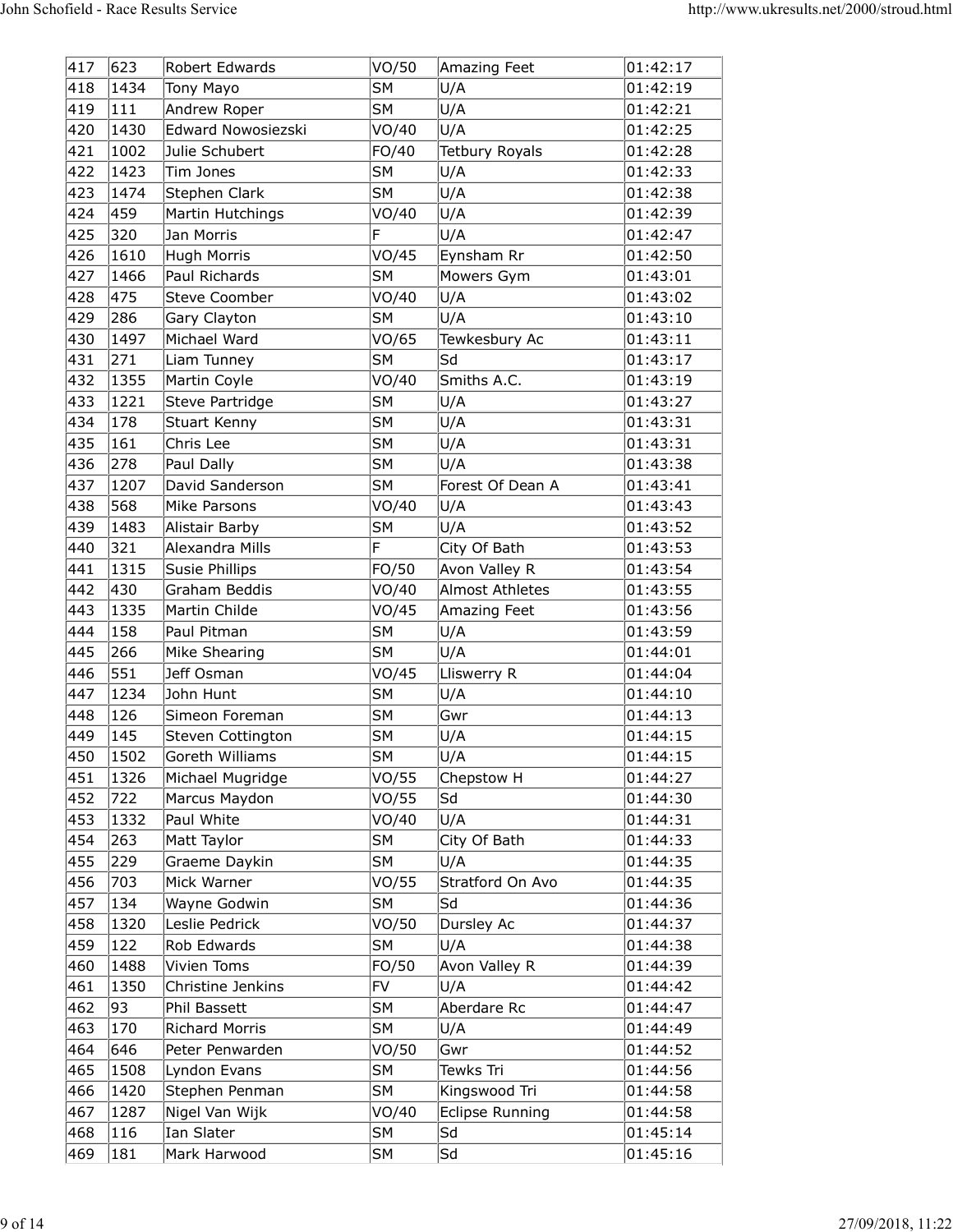|                  |               | John Schofield - Race Results Service |                  |                                       |                                           |
|------------------|---------------|---------------------------------------|------------------|---------------------------------------|-------------------------------------------|
|                  |               |                                       |                  |                                       | http://www.ukresults.net/2000/stroud.html |
| 470              | 1494          | Steven Oddie                          | <b>SM</b>        | U/A                                   | 01:45:24                                  |
| 471              | 1611          | Nigel Clark                           | <b>SM</b>        | Eynsham Rr                            | 01:45:25                                  |
| 472<br>473       | 550<br>1356   | Tony Latham<br>Unknown                | VO/45            | Westbury H<br>U/A                     | 01:45:26<br>01:45:28                      |
| 474              | 1279          | Sally Evans                           | FO/45            | Forest Of Dean A                      | 01:45:29                                  |
| 475              | 1260          | Neale Oliver                          | SM               | U/A                                   | 01:45:38                                  |
| 476              | 233           | Ade Moule                             | <b>SM</b>        | U/A                                   | 01:45:39                                  |
| 477<br>478       | 119<br>295    | Jonathan Dyke<br>James Hayward        | SM <br>SM        | Sd<br>U/A                             | 01:45:44<br>01:45:44                      |
| 479              | 915           | Karen Miles                           | FV               | White Horse H                         | 01:45:44                                  |
| 480              | 1617          | David Saunders                        | VO/50            | Dursley Ac                            | 01:45:53                                  |
| 481              | 244           | Ian Castle                            | <b>SM</b>        | Sd                                    | 01:45:56                                  |
| 482<br>483       | 883<br>458    | John Bartlett<br>John Sirett          | VO/70<br>VO/40   | Chippenham H<br> Sd                   | 01:45:57<br> 01:45:58                     |
| 484              | 624           | Geoffrey Rogers                       | VO/50            | Sd                                    | 01:46:00                                  |
| 485              | 419           | Philip Knickenberg                    | VO/40            | U/A                                   | 01:46:05                                  |
| 486              | 1481          | Steve Retts                           | VO/50            | Aberdare Rc                           | 01:46:07                                  |
| 487 <br>488      | 432<br>303    | Andy Perrott<br>Kim Allso             | VO/40<br>F.      | U/A<br>Stratford On Avo               | 01:46:08<br> 01:46:10                     |
| 489              | 442           | Allan Coldicott                       | VO/40            | Stratford On Avo                      | 01:46:10                                  |
| 490              | 450           | Dale Russell                          | VO/40            | Sd                                    | 01:46:13                                  |
| 491              | 1301          | Ann Dennis                            | FV               | Headington Rr                         | 01:46:18                                  |
| 492<br>493       | 1389<br>1385  | Clive Hathaway<br>Colin Lucas         | VO/40<br>VO/55   | U/A<br>Amazing Feet                   | 01:46:21<br> 01:46:21                     |
| 494              | 1489          | Greg Holbrook                         | VO/50            | <b>Hogweed Trotters</b>               | 01:46:22                                  |
| 495              | 1297          | Neil Hardman                          | SM               | U/A                                   | 01:46:23                                  |
| 496              | 140           | Ian Boulton                           | SM               | Sd                                    | 01:46:25                                  |
| 497 <br>498      | 558<br>659    | Robert Emery<br>Martin Reynolds       | VO/45<br>VO/50   | <b>Hogweed Trotters</b><br>Eynsham Rr | 01:46:32<br> 01:46:33                     |
| 499              | 1608          | Eddie Thomas                          | VO/40            | Gwr                                   | 01:46:41                                  |
| 500              | 639           | Paul Tucker                           | VO/50            | U/A                                   | 01:46:41                                  |
| 501              | 1432          | Chris Miles                           | SM               | Amazing Feet                          | 01:46:46                                  |
| 502<br>503       | 152<br>1270   | Paul Cope<br>Rachel Knight            | SM <br>F         | U/A<br>Lliswerry R                    | 01:46:51<br>01:46:52                      |
| 504              | 1472          | Damion Toney                          | SM               | U/A                                   | 01:46:56                                  |
| 505              | 1224          | David Edwards                         | SM               | Cirencester Ac                        | 01:46:59                                  |
| 506              | 652           | Michael King                          | VO/50            | Nailsea Rc                            | 01:47:04                                  |
| 507<br>508       | 200<br> 1470  | Philip Goodwin<br>Dorte Hobson        | SM <br>SM        | University Of Ba<br>U/A               | 01:47:09<br> 01:47:09                     |
| 509              | 654           | Tim Kent                              | VO/50            | U/A                                   | 01:47:11                                  |
| 510              | 37            | Pauline Dable                         | FO/50            | Sphinx Ac                             | 01:47:12                                  |
| 511<br>512       | 1357<br>222   | Adam Crane<br>Tim Williams            | SM <br>SM        | U/A<br> Sd                            | 01:47:13                                  |
| 513              | 1358          | Gareth Crane                          | SM               | U/A                                   | 01:47:14<br> 01:47:14                     |
| 514              | $ 618\rangle$ | Terry Hefferman                       | VO/50            | Stroud Ac                             | 01:47:15                                  |
| $\overline{515}$ | 232           | Ady Izatt                             | SM               | U/A                                   | 01:47:25                                  |
| 516<br>517       | 283<br>1206   | Julian Howe                           | SM <br><b>SM</b> | U/A                                   | 01:47:32                                  |
| 518              | 246           | Darrren Jenkins<br>Patrick Fayle      | SM               | U/A<br> Sd                            | 01:47:33<br> 01:47:34                     |
| 519              | 821           | Alan Dodd                             | VO/60            | Stroud Ac                             | 01:47:34                                  |
| 520              | 351           | Clare Farmiloe                        | F                | Sd                                    | 01:47:35                                  |
| 521              | 512           | David Korba                           | VO/45            | U/A                                   | 01:47:35                                  |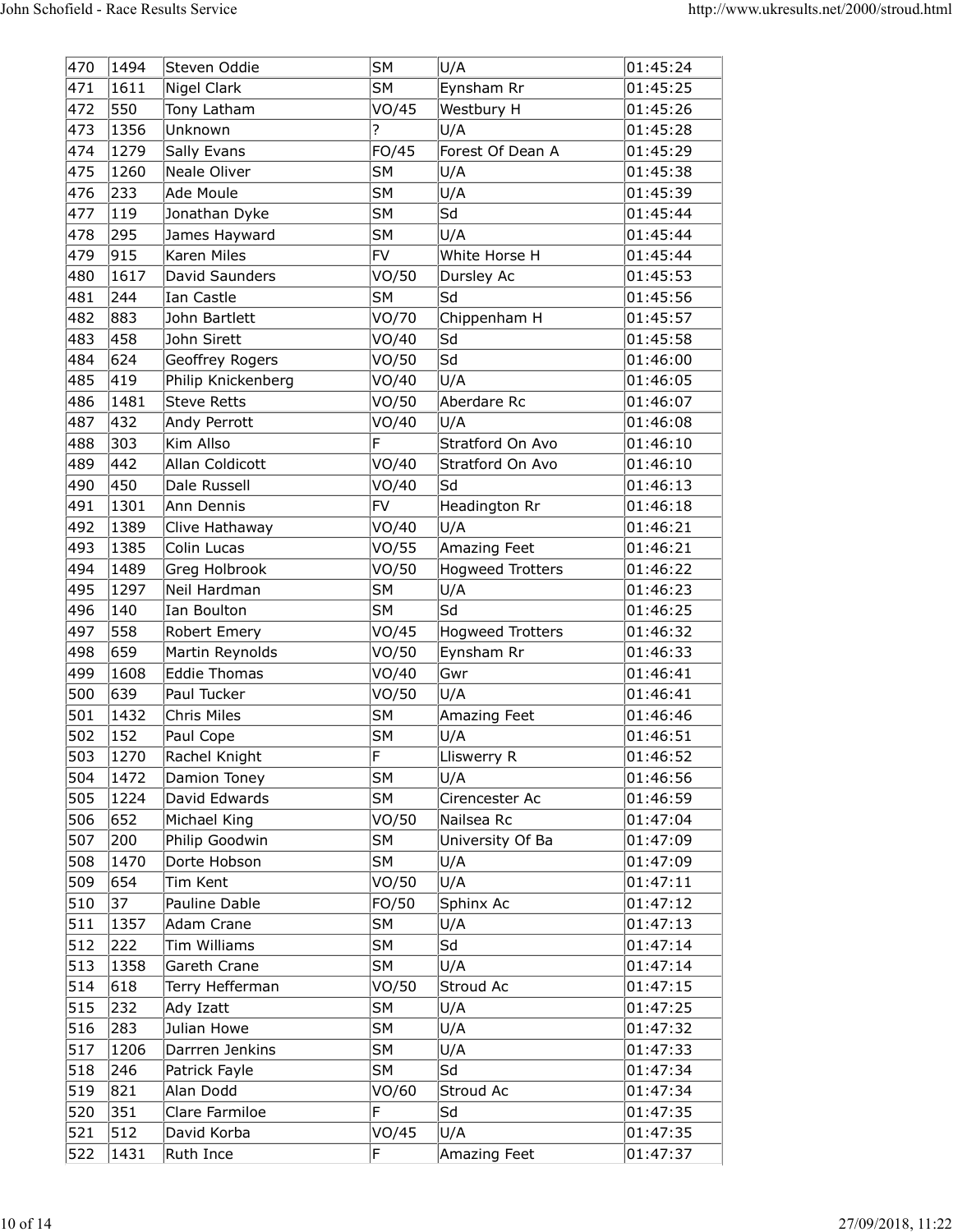|            |              | John Schofield - Race Results Service |                  |                                | http://www.ukresults.net/2000/stroud.html |
|------------|--------------|---------------------------------------|------------------|--------------------------------|-------------------------------------------|
|            |              |                                       |                  |                                |                                           |
| 523        | 1288         | Jamoe White                           | <b>SM</b>        | Sd                             | 01:47:37                                  |
| 524        | 135<br>133   | Paul Helbrow                          | <b>SM</b><br> SM | Sd<br>$\overline{\mathsf{Sd}}$ | 01:47:39                                  |
| 525<br>526 | 272          | Andy Helbrow<br>Andrew Coleman        | SM               | Sd                             | 01:47:39<br>01:47:40                      |
| 527        | 1009         | Norma Edwards                         | FO/40            | Amazing Feet                   | 01:47:41                                  |
| 528        | 242          | Stuart Yarnold                        | SM               | U/A                            | 01:47:41                                  |
| 529<br>530 | 612<br>426   | John Rogers<br>Mark Bruton            | VO/45<br>VO/40   | Sd<br> Sd                      | 01:47:43<br>01:47:45                      |
| 531        | 650          | Bob Forrester                         | VO/50            | U/A                            | 01:47:46                                  |
| 532        | 1328         | Phil Clarke                           | VO/40            | Lynx Communicati               | 01:47:58                                  |
| 533        | 522          | David Pugh                            | VO/45            | Sd                             | 01:48:00                                  |
| 534        | 218          | Jason Powell                          | SM               | U/A                            | 01:48:03                                  |
| 535<br>536 | 708<br>401   | Marcus Wedge<br>Lance Ranson          | VO/55<br>VO/40   | Rrc <br>U/A                    | 01:48:09<br> 01:48:11                     |
| 537        | 644          | Michael Roberts                       | VO/50            | Plymouth H                     | 01:48:17                                  |
| 538        | 731          | Graham Welch                          | VO/55            | Forest Of Dean A               | 01:48:20                                  |
| 539        | 503          | John Hardwick                         | VO/45            | U/A                            | 01:48:25                                  |
| 540<br>541 | 199<br>538   | Michael Oliver<br>Stan Collins        | SM <br>VO/45     | Stratford On Avo<br>U/A        | 01:48:26<br>01:48:29                      |
| 542        | 88           | Stephen Templeton                     | SM               | U/A                            | 01:48:31                                  |
| 543        | 1235         | Neil Crosby                           | SM               | Rhondda Valley                 | 01:48:31                                  |
| 544        | 89           | Andy Hart                             | SM               | Coventry Godiva                | 01:48:32                                  |
| 545        | 447          | Jeff Waters                           | VO/40<br>F       | Stroud Ac                      | 01:48:39                                  |
| 546<br>547 | 1487<br>1026 | Clare Murphy<br>Sandra Brown          | FO/40            | U/A<br>Mvac                    | 01:48:41<br> 01:48:43                     |
| 548        | 1165         | Joyce Field                           | FO/50            | Avon Valley R                  | 01:48:48                                  |
| 549        | 85           | Michael Stone                         | SM               | U/A                            | 01:48:53                                  |
| 550        | 253          | Gary Strange                          | SM               | U/A                            | 01:48:56                                  |
| 551<br>552 | 142<br>531   | Graham Isaacs<br>Eddie Butler         | SM <br>VO/45     | U/A<br> Sd                     | 01:48:57<br> 01:49:03                     |
| 553        | 819          | Leslie Woods                          | VO/60            | Halesowen A+Cc                 | 01:49:10                                  |
| 554        | 1380         | Steven Kilbourne                      | SM               | U/A                            | 01:49:21                                  |
| 555        | 1602         | John Hall                             | SM               | U/A                            | 01:49:46                                  |
| 556        | 434          | Stephen Watts                         | VO/40            | Bitton Rr                      | 01:49:52                                  |
| 557<br>558 | 1110<br>723  | Lynne Groves<br>Peter Law             | FO/45<br>VO/55   | Park Furnishers<br>Mvac        | 01:49:55<br>01:49:59                      |
| 559        | 653          | Andy Creasey                          | VO/50            | Eynsham Rr                     | 01:50:03                                  |
| 560        | 700          | Tony Preece                           | VO/55            | U/A                            | 01:50:11                                  |
| 561        | 223          | Adam Cook                             | SM               | Sd                             | 01:50:27                                  |
| 562<br>563 | 1448<br>422  | Richard Harding<br>Alan Chinn         | SM <br>VO/40     | Cheltenham H<br>U/A            | 01:50:29<br> 01:50:31                     |
| 564        | 109          | Matthew Justice                       | SM               | Sd                             | 01:50:35                                  |
| 565        | 258          | Shaun West                            | SM               | Sd                             | 01:50:40                                  |
| 566        | 1001         | Kate Sackett                          | FO/40            | Sd                             | 01:50:51                                  |
| 567<br>568 | 545<br>1277  | Phillip Williams<br>Martin Smith      | VO/45<br>VO/45   | U/A<br>$\sqrt{U/A}$            | 01:50:58<br>01:50:59                      |
| 569        | 666          | Rodney Snell                          | VO/50            | Sd                             | 01:51:00                                  |
| 570        | 151          | Tim Ridgway                           | SM               | Sd                             | 01:51:19                                  |
| 571        | 433          | John Salter                           | VO/40            | $\overline{\mathsf{Sd}}$       | 01:51:29                                  |
| 572        | 919          | Susanne Salter                        | FV               | Sd                             | 01:51:30                                  |
| 573<br>574 | 560<br>569   | Gerrard Newman<br>David Grant         | VO/45<br>VO/45   | Sd<br> Sd                      | 01:51:30<br> 01:51:34                     |
|            | 1480         | John Snook                            | VO/50            | Aberdare Rc                    | 01:51:36                                  |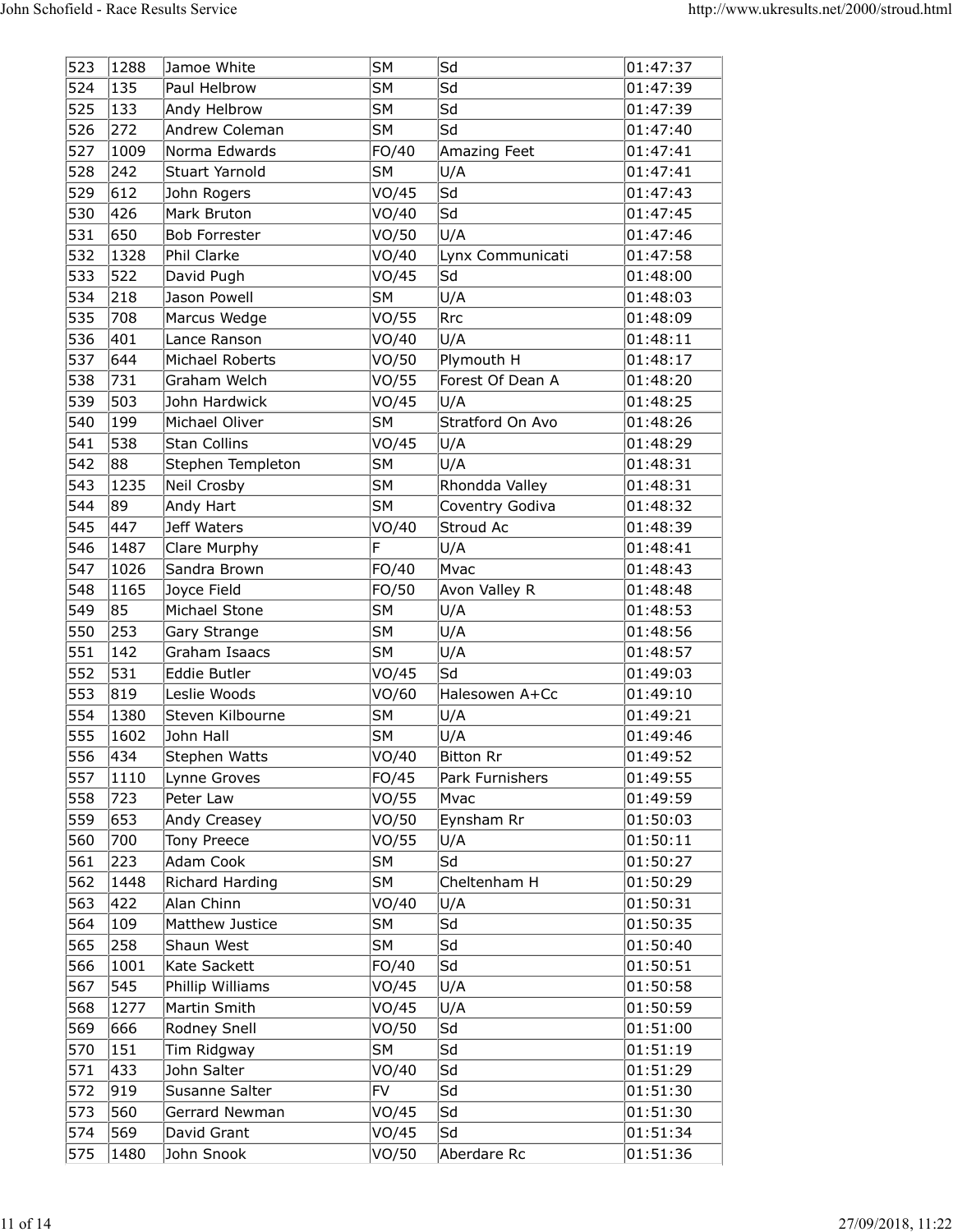|             |               | John Schofield - Race Results Service |                |                          | http://www.ukresults.net/2000/stroud.html |
|-------------|---------------|---------------------------------------|----------------|--------------------------|-------------------------------------------|
|             |               |                                       |                |                          |                                           |
| 576         | 139           | Simon Godwin                          | <b>SM</b>      | U/A                      | 01:51:38                                  |
| 577         | 407           | Graham Pilkington                     | VO/40          | Lyneham Runners          | 01:51:43                                  |
| 578<br>579  | 881<br>1023   | Tony Christmas<br>Alice Lewis         | VO/70<br>FO/40 | Stroud Ac<br> Sd         | 01:51:47<br> 01:51:54                     |
| 580         | $ 141\rangle$ | Bryan Hounsell                        | SM             | U/A                      | 01:51:58                                  |
| 581         | 1285          | Daniel Carter                         | SM             | U/A                      | 01:52:03                                  |
| 582<br>583  | 1112<br> 1100 | Lorna Toon                            | FO/45<br>FO/45 | Chepstow H               | 01:52:04<br> 01:52:09                     |
| 584         | 519           | Jackie Hobday<br>Patrick Hobbs        | VO/45          | Angels<br> Sd            | 01:52:15                                  |
| 585         | 1003          | Denise Pickering                      | FO/40          | Sd                       | 01:52:17                                  |
| 586         | 1586          | Andy Hall                             | SM             | U/A                      | 01:52:27                                  |
| 587         | 1604          | Anothony Fide                         | VO/45          | Sd                       | 01:52:27                                  |
| 588<br>589  | 616<br>154    | Stewart Roper<br>Andrew Shapland      | VO/50<br>SM    | Sd<br> Sd                | 01:52:33<br> 01:52:41                     |
| 590         | 348           | Sharon Byrne                          | F.             | U/A                      | 01:52:51                                  |
| 591         | 1618          | Kevin Creton                          | VO/55          | U/A                      | 01:52:57                                  |
| 592         | 1451          | Paul Creed                            | <b>SM</b>      | U/A                      | 01:52:57                                  |
| 593<br>594  | 1018<br>83    | Sue Macgregor<br>Alun Bench           | FO/40<br>SM    | Avon Valley R<br>U/A     | 01:53:01<br> 01:53:09                     |
| 595         | 546           | Albert Moore                          | VO/45          | Sd                       | 01:53:17                                  |
| 596         | 1460          | Alun Powell                           | VO/50          | U/A                      | 01:53:18                                  |
| 597         | 526           | Peter Spargo                          | VO/45          | Sd                       | 01:53:20                                  |
| 598         | 284           | Nick Parker                           | SM             | $\overline{\mathsf{Sd}}$ | 01:53:23                                  |
| 599 <br>600 | 572<br>1503   | Alan Graham<br>Martyn Williams        | VO/45<br>VO/40 | U/A<br>U/A               | 01:53:25<br> 01:53:26                     |
| 601         | 188           | Philip Turner                         | SM             | U/A                      | 01:53:26                                  |
| 602         | 1318          | Debra Hammond                         | FV             | Rhondda Valley           | 01:53:31                                  |
| 603         | 259           | Colin Symington                       | SM             | U/A                      | 01:53:32                                  |
| 604<br>605  | 1102<br>306   | Lucy Chard<br>Debbie Roff             | FO/45<br>F     | U/A<br>Bitton Rr         | 01:53:32<br> 01:53:33                     |
| 606         | 325           | Natalie Martin                        | E              | Bitton Rr                | 01:53:33                                  |
| 607         | 175           | Bruce Weatherston                     | SM             | Sd                       | 01:53:45                                  |
| 608         | 813           | Chris Peake                           | VO/60          | Thornbury Rc             | 01:53:50                                  |
| 609<br>610  | 523<br>1272   | Rupert Neal<br>Robin Durston          | VO/45<br>SM    | U/A<br>U/A               | 01:54:01<br> 01:54:02                     |
| 611         | 1310          | Philip Conridge                       | SM             | U/A                      | $ 01:54:02\rangle$                        |
| 612         | 901           | Lucinda Sowerbutts                    | FV             | Sd                       | 01:54:03                                  |
| 613         | 79            | Tim Price                             | SM             | Black Country Tr         | 01:54:07                                  |
| 614         | 1509          | Sylvain Guenot                        | VO/40          | Sd                       | 01:54:08                                  |
| 615<br>616  | 643<br> 214   | Gordon Lewis<br>Dean Evans            | VO/50<br> SM   | Bitton Rr<br>U/A         | 01:54:11<br> 01:54:12                     |
| 617         | 84            | Thomas Moon                           | SM             | Sd                       | 01:54:12                                  |
| 618         | 332           | Donna Evans                           | E              | U/A                      | 01:54:12                                  |
| 619         | 918           | Dawn Carroll                          | ∣FV            | U/A                      | 01:54:13                                  |
| 620<br>621  | 916<br>1027   | Annie Constantine<br>Torill Averill   | ∣FV<br>FO/40   | U/A<br>Marlborough Rc    | 01:54:16<br>01:54:16                      |
| 622         | 529           | David Elvidge                         | VO/45          | U/A                      | 01:54:17                                  |
| 623         | 197           | Stephen Holt                          | SM             | Stroud Unrunners         | 01:54:19                                  |
| 624         | 1440          | Graham Hayes                          | VO/45          | Park Furnishers          | 01:54:25                                  |
| 625<br>626  | 1453<br>441   | Ewart Lewis<br>Mike Hallgarth         | VO/40<br>VO/40 | U/A<br>U/A               | 01:54:27<br> 01:54:30                     |
| 627         | 704           | Bob Vickery                           | VO/55          | Almost Athletes          | 01:54:32                                  |
| 628         | 719           | Huw Williams                          |                | Sd                       | 01:54:33                                  |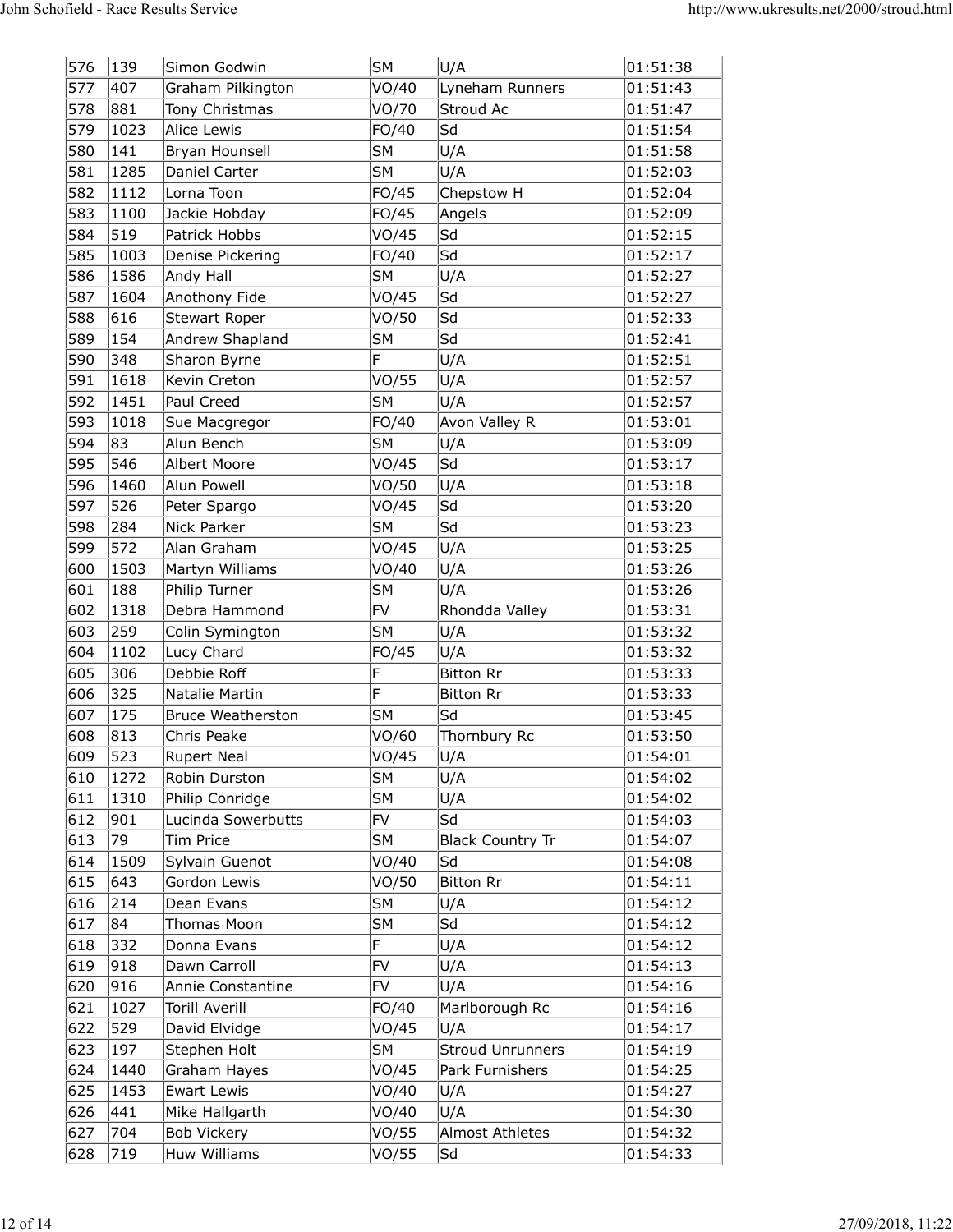|            |              | John Schofield - Race Results Service |                |                                                |                                           |  |  |
|------------|--------------|---------------------------------------|----------------|------------------------------------------------|-------------------------------------------|--|--|
|            |              |                                       |                |                                                | http://www.ukresults.net/2000/stroud.html |  |  |
| 629        | 1509         | Sylvain Guenot                        | VO/40          | Sd                                             | 01:54:42                                  |  |  |
| 630        | 536          | Paul Phillips                         | VO/45          | Stroud Unrunners                               | 01:54:42                                  |  |  |
| 631<br>632 | 1294         | Julian Purse                          | SM             | Sd                                             | 01:54:51                                  |  |  |
| 633        | 1103<br>517  | Margaret Hill<br>Roger Hill           | FO/45<br>VO/45 | <b>Tetbury Royals</b><br><b>Tetbury Royals</b> | 01:54:53<br> 01:54:54                     |  |  |
| 634        | 349          | Helena Tranter                        | E              | Black Country Tr                               | 01:55:01                                  |  |  |
| 635        | 820          | Neville Dewson                        | VO/60          | Rrc                                            | 01:55:03                                  |  |  |
| 636<br>637 | 1583<br>527  | Pilar Oarley<br>Brett Greatorex       | FO/45          | Bitton Rr                                      | 01:55:05                                  |  |  |
| 638        | 1275         | Simon Roberts                         | VO/45<br>SM    | U/A<br>U/A                                     | 01:55:12<br> 01:55:21                     |  |  |
| 639        | 1603         | Myfanwy Loudon                        | FO/65          | Newport Harriers                               | 01:55:24                                  |  |  |
| 640        | 1324         | Jan Hunt                              | FO/50          | Avon Valley R                                  | 01:55:29                                  |  |  |
| 641        | 179          | Andy Mcdonald                         | SM             | Droitwich Ac                                   | 01:55:33                                  |  |  |
| 642<br>643 | 276<br>1228  | Toby Howes<br>Sue Bremner             | SM <br>FO/45   | U/A<br>U/A                                     | 01:55:41<br> 01:55:41                     |  |  |
| 644        | 1582         | Helen Acosta                          | FO40           | City Of Bath                                   | 01:55:46                                  |  |  |
| 645        | 1170         | Jane Saunders                         | FO/50          | Almost Athletes                                | 01:55:54                                  |  |  |
| 646        | 291          | Paul Goold                            | SM             | U/A                                            | 01:55:55                                  |  |  |
| 647<br>648 | 1243<br>1352 | Michael Price<br>Marcus Sully         | VO/50<br>SM    | Rhondda Valley<br>U/A                          | 01:55:59<br> 01:56:02                     |  |  |
| 649        | 101          | David Dalby                           | SM             | Sd                                             | 01:56:04                                  |  |  |
| 650        | 565          | Mervyn Rudge                          | VO/45          | <b>S</b> d                                     | 01:56:06                                  |  |  |
| 651        | 880          | Ron Ellis                             | VO/70          | Stroud Ac                                      | 01:56:10                                  |  |  |
| 652        | 1340<br>277  | Deborah Ridout                        | FO40           | Handy Cross R                                  | 01:56:13                                  |  |  |
| 653<br>654 | 1229         | Tim Stojanov<br>Liz O'Connor          | SM<br> FV      | U/A<br> Sd                                     | 01:56:13<br> 01:56:19                     |  |  |
| 655        | 1590         | Russell Thorston                      | VO/45          | Sd                                             | 01:56:20                                  |  |  |
| 656        | 1111         | Susan Tucker                          | FO/45          | U/A                                            | 01:56:25                                  |  |  |
| 657        | 1167         | Anne Norris                           | FO/50          | Sd                                             | 01:56:26                                  |  |  |
| 658<br>659 | 720<br>1020  | Marc Woolmer<br>Ann Pearce            | VO/55<br>FO/40 | Sd <br>U/A                                     | 01:56:26<br>01:56:32                      |  |  |
| 660        | 436          | Ian Mcadams                           | VO/40          | U/A                                            | 01:56:36                                  |  |  |
| 661        | 274          | James Stuart                          | SM             | Sd                                             | 01:56:40                                  |  |  |
| 662        | 1449         | Colin Sinclair                        | VO/45          | U/A                                            | 01:56:46                                  |  |  |
| 663<br>664 | 1473<br>641  | Robert Nurden<br>Barry Gilbert        | SM <br>VO/50   | Chepstow H<br><b>Tortoise Racers</b>           | 01:57:03<br> 01:57:05                     |  |  |
| 665        | 1446         | Keith Johnson                         | VO/45          | U/A                                            | 01:57:11                                  |  |  |
| 666        | 1019         | Nicola Copeman                        | FO/40          | Oxford Hash Harr                               | 01:57:25                                  |  |  |
| 667        | 1500         | Stuart Morley                         | SM             | U/A                                            | 01:57:27                                  |  |  |
| 668<br>669 | 603<br>516   | Stephen Brookes<br>Garry Wheeler      | VO/50<br>VO/45 | Sd <br>U/A                                     | 01:57:27<br> 01:57:29                     |  |  |
| 670        | 427          | Paul Humphries                        | VO/40          | U/A                                            | 01:57:30                                  |  |  |
| 671        | 1616         | Sarah Mears                           | E              | Bitton Rr                                      | 01:57:32                                  |  |  |
| 672        | 297          | Sean Brown                            | SM             | U/A                                            | 01:57:39                                  |  |  |
| 673<br>674 | 472<br>929   | Bruce Simmonds<br>Louise Simmonds     | VO/40<br> FV   | U/A<br>U/A                                     | 01:57:44<br>01:57:44                      |  |  |
| 675        | 346          | Jo Walters                            | F.             | Angels                                         | 01:57:44                                  |  |  |
| 676        | 1300         | Ian Wisloch                           | VO/50          | U/A                                            | 01:57:51                                  |  |  |
| 677        | 609          | John Townsend                         | VO/50          | Cheltenham H                                   | 01:58:04                                  |  |  |
| 678<br>679 | 1354<br>1587 | Matthie Acton<br>Paul Huxsted         | SM             | U/A                                            | 01:58:12<br> 01:58:16                     |  |  |
| 680        | 2            | 12                                    | VO/40<br>כ!    | U/A<br>2                                       | 01:58:18                                  |  |  |
|            | 1109         | Sue Woods                             | FO/45          |                                                |                                           |  |  |